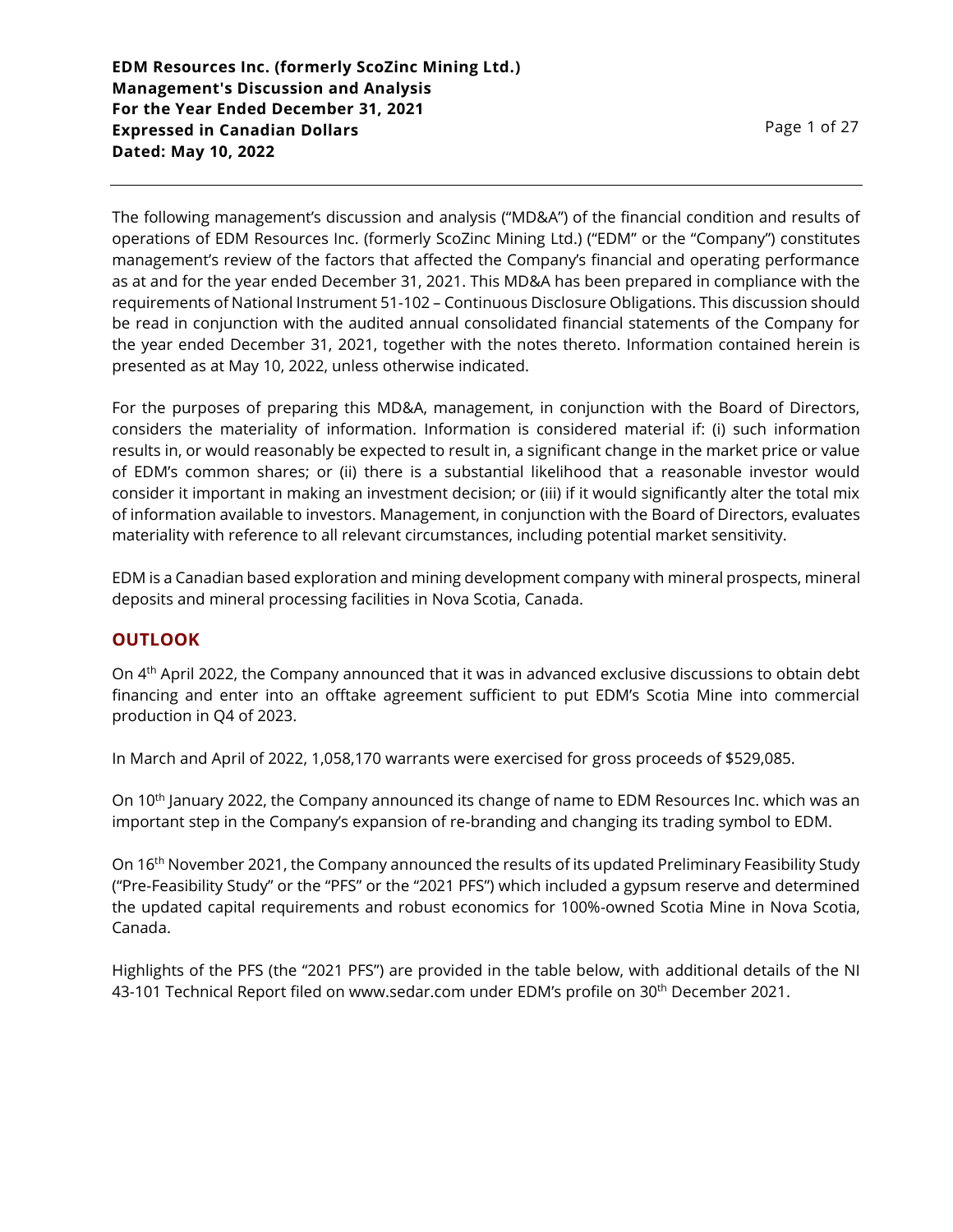| Pre-Tax Net Present Value (Discount Rate 8%)    | \$174M      |
|-------------------------------------------------|-------------|
| Pre-Tax Internal Rate of Return                 | 69%         |
| After-Tax Net Present Value (Discount Rate 8%)  | \$128M      |
| After-Tax Internal Rate of Return               | 65%         |
| <b>EBITDA (Annual Average)</b>                  | \$18M       |
| Payback Period (Years)                          | 1.3         |
| Pre-Production CAPEX (incl. \$2.7M Contingency) | \$30.6M     |
| Metal Production Zinc (5 Year Annual Average)   | 35M lbs     |
| Metal Production Lead (5 Year Annual Average)   | 15M lbs     |
| Zinc Concentrate Grade (LOM Average)            | 57%         |
| Lead Concentrate Grade (LOM Average)            | 71%         |
| Processing Throughput Rate (Tonnes Per Day)     | 2,700       |
| Life of Mine ("LOM") (Years)                    | 14.3 Years  |
| Ore Reserves Mined (LOM Total)                  | 13.66Mt     |
| Zinc Ore Grade (LOM Average)                    | 2.03% Zn    |
| Lead Ore Grade (LOM Average)                    | 1.10% Pb    |
| Gypsum Grade (LOM Average)                      | 91.8%       |
| Net Revenue After Royalty & Treatment Charges   | \$875M      |
| Operating Cash Flow Before Taxes                | \$357M      |
| C1 Costs Over LOM <sup>1</sup>                  | US\$0.50/lb |
| Total Operating Cost (Per tonne Milled LOM)     | \$52.56/t   |
| All-In-Sustaining-Cost (ZnEq.) <sup>1, 2</sup>  | US\$0.52/lb |
| Zinc Price (LOM Average)                        | US\$1.22/lb |
| Lead Price (LOM Average)                        | US\$1.04/lb |
| Gypsum Crude Price (LOM Average)                | US\$8.60/t  |
| Foreign Exchange Rate (CAD: USD)                | 0.80        |

#### **2021 Pre-Feasibility Study Highlights**

All dollar amounts are expressed in Canadian Dollars unless otherwise noted

2 All-In-Sustaining-Costs ("AISC") are C1 Costs plus Sustaining Capital and Financing Costs

On 1<sup>st</sup> November 2021, the Company announced a non-binding gypsum offtake agreement with a Nova Scotian end buyer for the life of mine supply of Gypsum from the Scotia Mine.

On 19th October 2021, the Company appointed Mr. Mark Billings as an Independent Director.

On 6<sup>th</sup> October 2021, EDM and Fancamp Exploration Ltd. ("Fancamp") closed a private placement and shares for debt transaction.

On 16<sup>th</sup> September 2021, EDM and Fancamp agreed to terminate the February 12, 2021, Arrangement Agreement and enter into a new agreement in which Fancamp would invest in EDM by way of a subscription to a \$1,300,000 non-brokered private placement as well as convert the Fancamp Loan and Termination Fee to equity in EDM.

<sup>1</sup> After Lead credits deducted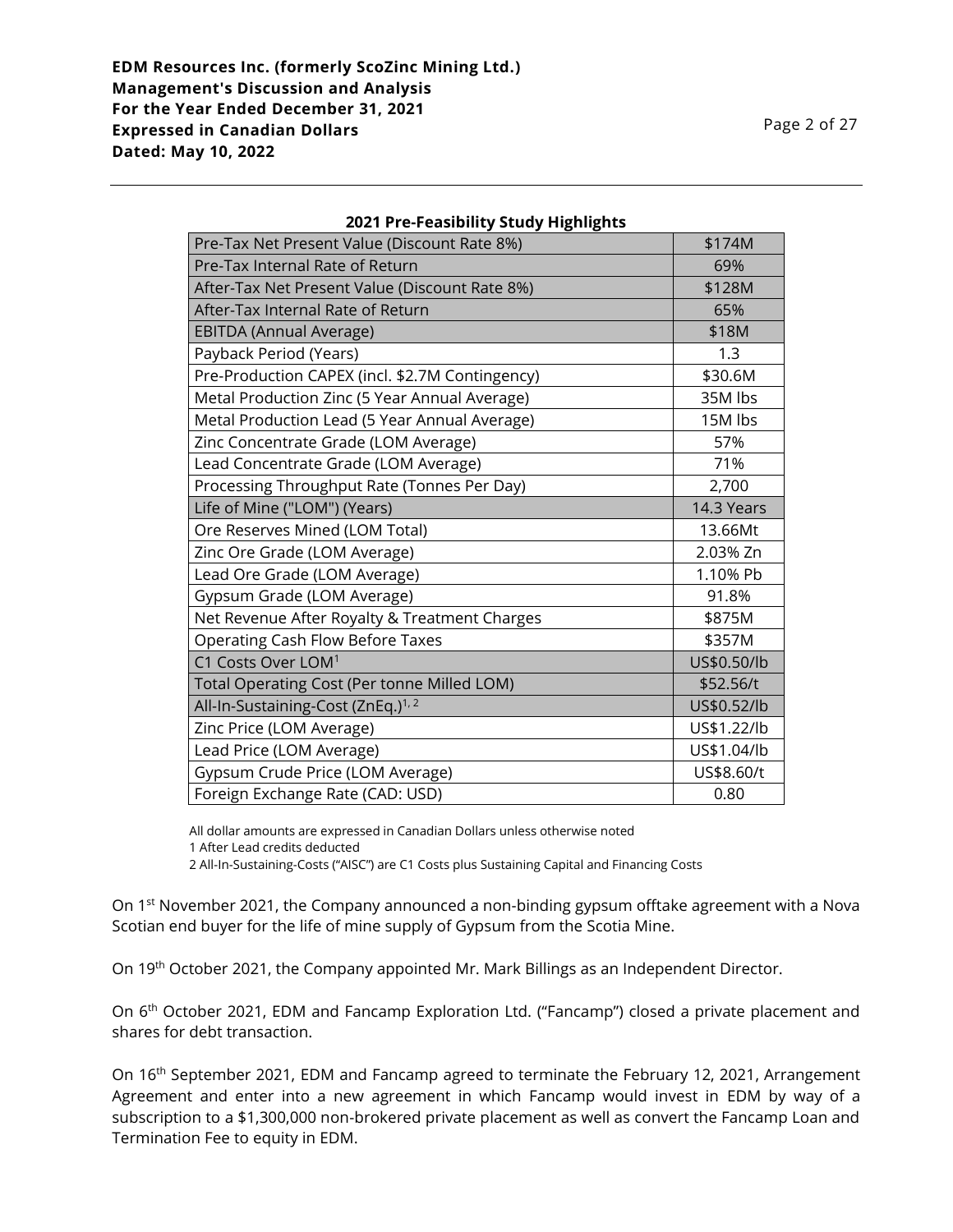Page 3 of 27

On 14th July 2021, EDM and Fancamp agreed to extend the deadline for closing the business combination (the "Transaction") with Fancamp paying a \$125,000 extension fee to EDM to extend the deadline of the Transaction to 2<sup>nd</sup> August 2021, with a further extension fee payable by Fancamp prior to 2<sup>nd</sup> August 2021, if Fancamp wished to extend the Transaction to 2<sup>nd</sup> September 2021. On 2<sup>nd</sup> August 2021, Fancamp paid EDM the second extension fee of \$125,000 to extend the deadline for closing the Transaction to 2 $^{\rm{nd}}$ September 2021.

On 19th May 2021, pursuant to the Arrangement, Fancamp and EDM executed a loan agreement of up to \$250,000 required to implement the business combination (the "Transaction") which was associated with the delayed closing date. Fancamp and EDM have also agreed to amend the Arrangement Agreement to extend the outside date by which the Transaction must close to  $2<sup>nd</sup>$  July 2021 and have scheduled the closing for that date. The Fancamp loan terms included a 12-month maturity of up to \$250,000, bearing an interest charge of 5 percent per annum. An initial amount of \$150,000 was provided to EDM, following which an additional \$100,000 was provided to EDM on the basis of an expenditure justification.

On 20th April 2021, the Company announced that that the British Columbia Supreme Court had granted a final order approving the plan of arrangement between EDM and Fancamp required to implement the business combination (the "Transaction"). Closing of the Transaction by Fancamp is subject to approval of the TSX Venture Exchange ("TSXV") which Fancamp advises that it anticipates obtaining shortly but which has not yet been received. Fancamp has additionally advised that a dissident shareholder of Fancamp, Mr. Peter H. Smith, has also made an application to the British Columbia Securities Commission ("BCSC") to stay or overturn any decision by the TSXV approving the Transaction, and to require that Fancamp obtain shareholder approval for the Transaction. Fancamp has undertaken to the BCSC not to close the Transaction until after 28<sup>th</sup> April 2021 pending hearing of the application. The Company anticipates that Fancamp will be successful in proceedings before the BCSC and expects the Transaction to close shortly thereafter in accordance with the terms of the 12<sup>th</sup> February 2021 arrangement agreement between EDM and Fancamp. Accordingly, EDM looks forward to closing the Transaction shortly after 28<sup>th</sup> April 2021. The Company also announced it had received conditional approval from the TSXV for the Transaction but remains subject to the final approval of the TSXV.

On 12th April 2021, the Company held an Extraordinary General Meeting ("EGM") at which its securityholders were asked to consider and, if thought advisable, pass a special resolution approving a plan of arrangement under Section 288 of the BC Business Corporations Act (the "Arrangement") which would result in EDM becoming a wholly owned subsidiary of Fancamp by amalgamating with an existing wholly owned subsidiary of Fancamp (the "Transaction"). At the meeting, the securityholders voted overwhelmingly in favour of the resolution approving the arrangement agreement pursuant to which, inter alia, Fancamp will indirectly acquire all of the issued and outstanding common shares of EDM on the basis of 6.0 Fancamp ordinary shares for each EDM common share (the "Arrangement"). The Arrangement required the approval of: (a) 66<sup>2/3</sup>% of EDM's shareholders ("Shareholder Approval"); (b) 662/3% of EDM's shareholders, warrantholders, optionholders and RSUholders voting as a single class ("Securityholder Approval"); and (c) approval by a simple majority of 50% plus one vote of EDM's shareholders, excluding shares held or controlled by Messrs. Ashwath Mehra and Mark Haywood ("Majority of the Minority Approval").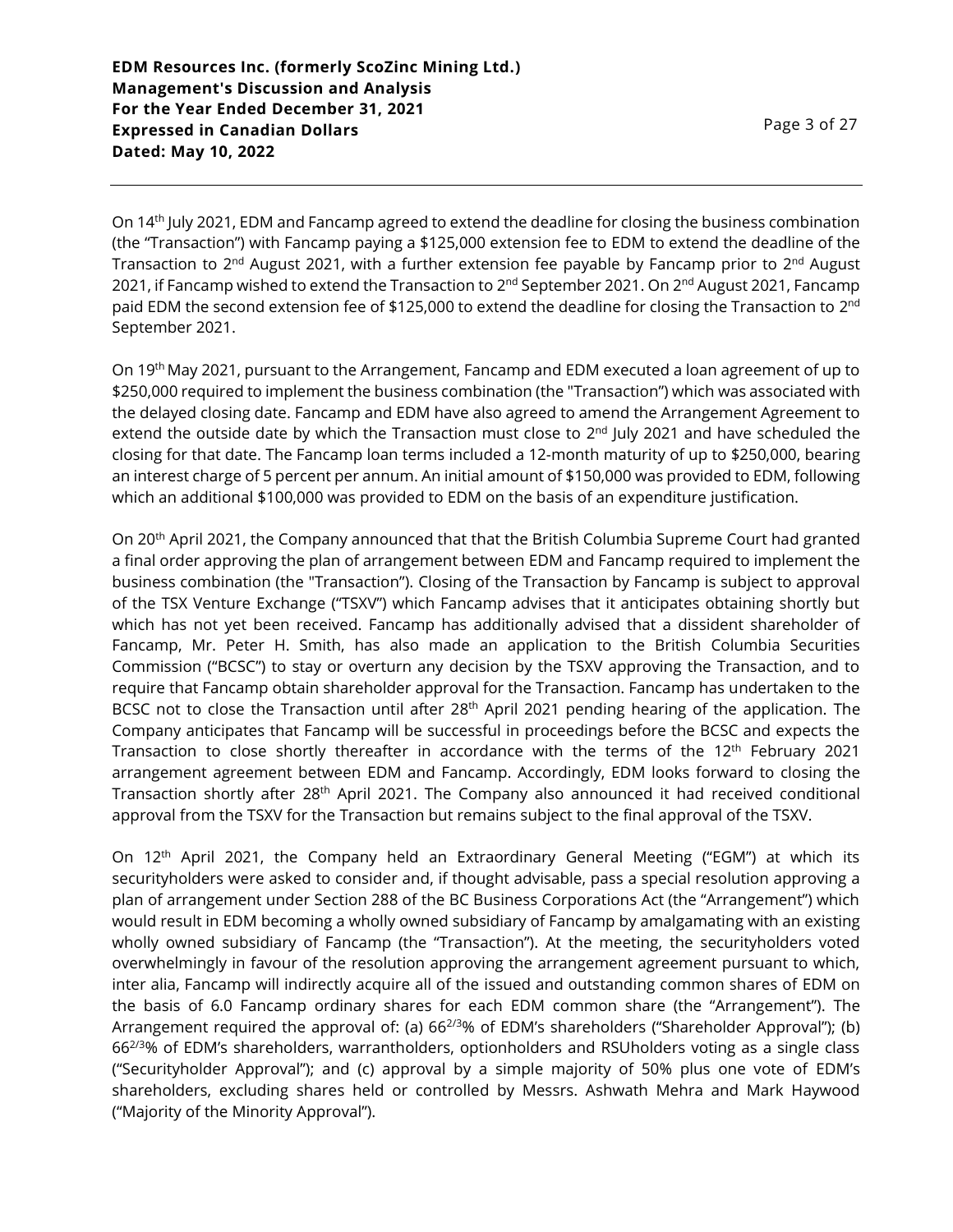On 22<sup>nd</sup> March 2021, the Company announced results of its 2021 Mineral Resource Estimate which included a significant Gypsum mineral resource for the Scotia Mine. The 2021 Mineral Resource Statement is provided below:

#### **Mineral Resource Statement**

#### **Scotia Mine 2021 Mineral Resource Estimation, March 22, 2021 – MineTech International Limited**

| <b>Classification</b> | Zone         | <b>Tonnage</b> | Zn   | Pb   | <b>ZnEq</b> | Gypsum<br><b>Tonnage</b> | Gypsum      |
|-----------------------|--------------|----------------|------|------|-------------|--------------------------|-------------|
|                       |              | (kt)           | (%)  | (%)  | (%)         | (kt)                     | (%)         |
|                       | Getty        | 60             | 1.38 | 1.25 | 2.58        | $\Omega$                 | $\Omega$    |
| <b>Measured</b>       | Main         | 4,130          | 2.57 | 1.30 | 3.81        | 1,310                    | 93.0        |
|                       | North East   | 130            | 3.18 | 1.88 | 4.98        | 220                      | 91.9        |
|                       | <b>Total</b> | 4,320          | 2.57 | 1.32 | 3.83        | 1,530                    | 92.8        |
|                       | Getty        | 8,090          | 1.24 | 0.81 | 2.02        | $\Omega$                 | $\Omega$    |
|                       | Getty South  | 840            | 1.58 | 0.25 | 1.82        | 0                        | $\mathbf 0$ |
| <b>Indicated</b>      | Main         | 9,870          | 1.92 | 1.01 | 2.89        | 2,500                    | 92.7        |
|                       | North East   | 2,330          | 2.88 | 1.15 | 3.98        | 1,150                    | 88.7        |
|                       | <b>Total</b> | 21,130         | 1.75 | 0.92 | 2.64        | 3,650                    | 91.4        |
|                       | Getty        | 8,150          | 1.24 | 0.82 | 2.03        | $\mathbf 0$              | $\Omega$    |
| <b>Measured</b><br>&  | Getty South  | 840            | 1.58 | 0.25 | 1.82        | $\Omega$                 | $\Omega$    |
| <b>Indicated</b>      | Main         | 14,000         | 2.11 | 1.09 | 3.16        | 3,810                    | 92.8        |
|                       | North East   | 2,460          | 2.89 | 1.19 | 4.04        | 1,370                    | 89.2        |
|                       | <b>Total</b> | 25,450         | 1.89 | 0.99 | 2.84        | 5,180                    | 91.8        |
|                       | Getty        | 950            | 1.35 | 0.54 | 1.87        | $\Omega$                 | $\mathbf 0$ |
| <b>Inferred</b>       | Getty South  | 770            | 1.53 | 0.25 | 1.77        | $\Omega$                 | $\mathbf 0$ |
|                       | Main         | 2,980          | 1.49 | 0.79 | 2.25        | 250                      | 92.2        |
|                       | North East   | 310            | 2.01 | 0.74 | 2.72        | 540                      | 90.7        |
|                       | <b>Total</b> | 5,010          | 1.50 | 0.66 | 2.13        | 790                      | 91.2        |

Source: MineTech 2021

• *Mineral Resources are not Mineral Reserves and do not have demonstrated economic viability. There is no certainty that any part of the Mineral Resources estimated will be converted into Mineral Reserves;*

- *Determination of reasonable prospects of eventual economic extraction was based on assumed prices for Zinc of US\$1.35/lb, and for Lead of US\$1.14/lb, a Zinc recovery of 86% and a Lead recovery of 93%, mining and processing costs varying by zone, and pit slopes of 45 degrees in rock and 22 degrees in overburden;*
- *Near surface resources are reported based on a Zinc equivalent ("ZnEq") grade of 0.90% and a Gypsum grade of 80%. The ZnEq grade incorporates Zinc and Lead sales costs of US\$0.19/lb and US\$0.11/lb respectively, and a 2% royalty to the Government of Nova Scotia; and*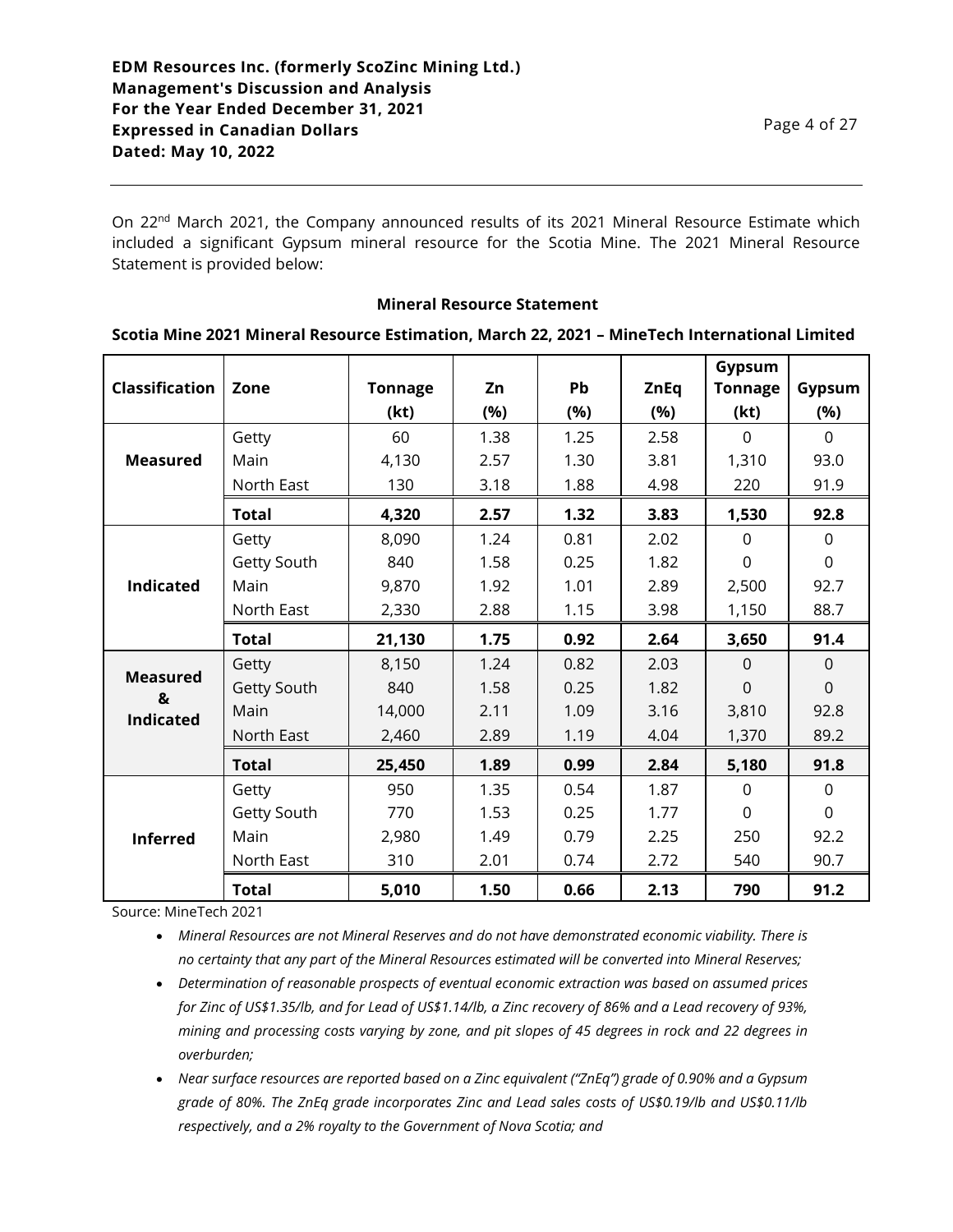• *Numbers in the table have been rounded to reflect the accuracy of the estimate and may not sum due to rounding.*

On 18<sup>th</sup> February 2021, the Company announced that it had entered into a definitive arrangement agreement (the "Arrangement Agreement") with Fancamp, whereby Fancamp will indirectly acquire all of the issued and outstanding securities of EDM by way of a plan of arrangement (the "Arrangement") under the Business Corporations Act (British Columbia). Pursuant to the terms of the Arrangement Agreement, shareholders of EDM (the "EDM Shareholders") will receive 6.0 common shares of Fancamp (each whole share a "Fancamp Share") for every EDM Share held (the "Exchange Ratio"). Upon the closing of the Transaction, former shareholders of EDM will hold 33.7% of the Fancamp's common shares outstanding. The Exchange Ratio represents a premium of 5.9% based on the 30-day volume weighted average price of EDM and Fancamp's shares traded on the TSX Venture Exchange for the period ended 12<sup>th</sup> February 2021.

On 23<sup>rd</sup> December 2020, the Company announced that it had confirmed the gypsum surface rights at the Scotia Mine and that it was proceeding toward a new NI 43-101 Mineral Resource Estimate Technical Report.

On 2<sup>nd</sup> December 2020, Mr. Mark Billings resigned as a director of the Company and divested or relinquished all his securities in the Company.

On 7<sup>th</sup> July 2020, the Company announced the results of its first Preliminary Feasibility Study ("Pre-Feasibility Study" or the "2020 PFS") which determined the capital requirements and robust economics for 100%-owned Scotia Mine in Nova Scotia, Canada. The results of the 2020 PFS were announced on 7th July 2020 and the NI 43-101 Technical Report was filed on SEDAR on 29<sup>th</sup> July 2020. On the basis of the positive 2020 PFS results, the Company commenced actively pursuing the necessary finance to begin commercial production as soon as possible.

Highlights of the 2020 PFS are provided in the table below, with additional details of the NI 43-101 Technical Report available on www.sedar.com under EDM's profile.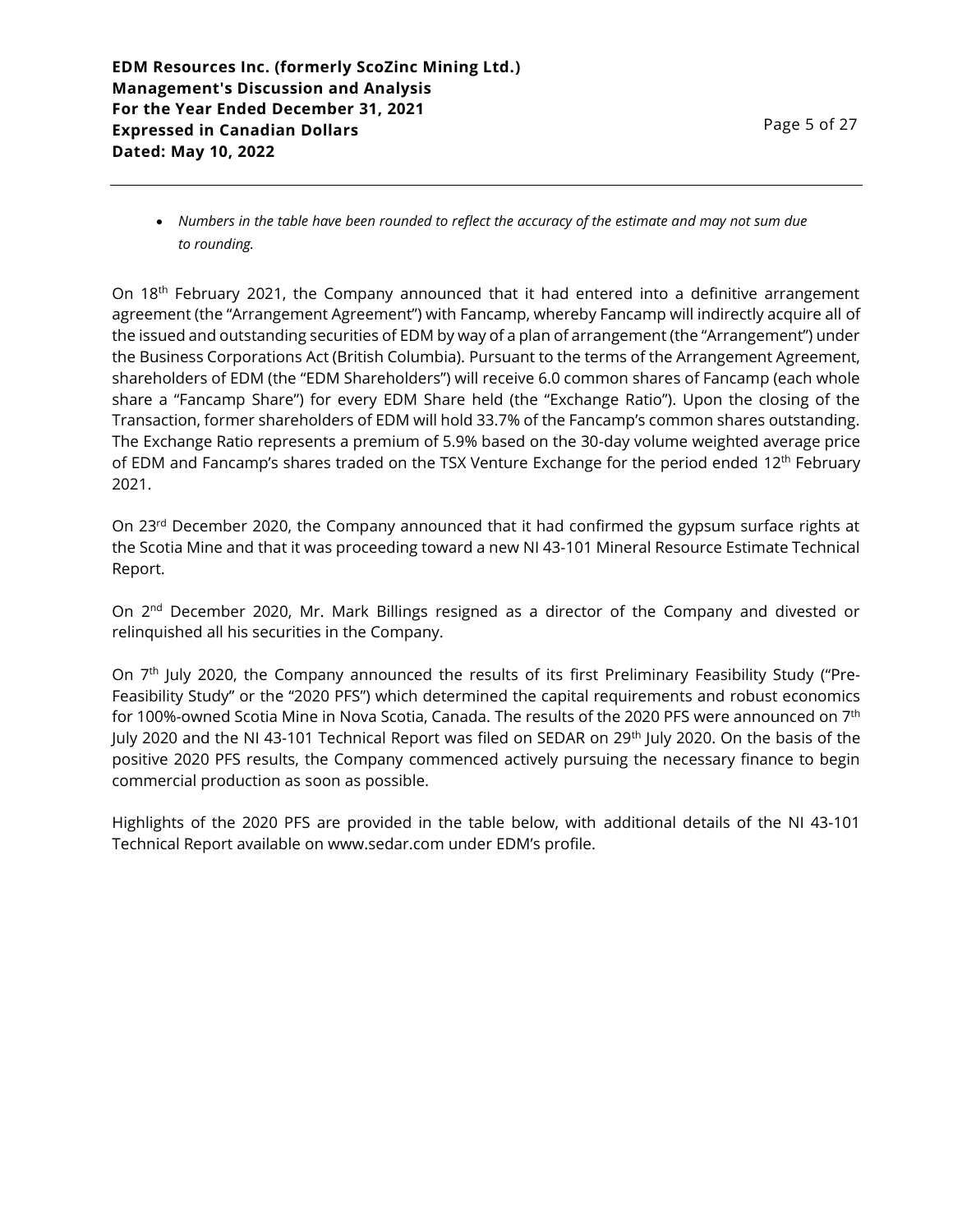| Pre-Tax Net Present Value (Discount Rate 8%)                     | \$156M      |
|------------------------------------------------------------------|-------------|
| Pre-Tax Internal Rate of Return                                  | 52%         |
| After-Tax Net Present Value (Discount Rate 8%)                   | \$115M      |
| After-Tax Internal Rate of Return                                | 49%         |
| <b>EBITDA (Annual Average)</b>                                   | \$17.1M     |
| Payback Period (Years)                                           | 2.4         |
| Pre-Production CAPEX (incl. \$2.7M Contingency & \$1.2M Finance) | \$30.8M     |
| Metal Production Zinc (5 Year Annual Average)                    | 35M lbs     |
| Metal Production Lead (5 Year Annual Average)                    | 15M lbs     |
| Zinc Concentrate Grade (LOM Average)                             | 57%         |
| Lead Concentrate Grade (LOM Average)                             | 71%         |
| Processing Throughput Rate (Tonnes Per Day)                      | 2,700       |
| Life of Mine ("LOM") (Years)                                     | 14.25       |
| Ore Reserves Mined (LOM Total)                                   | 13.66Mt     |
| Zinc Ore Grade (LOM Average)                                     | 2.03% Zn    |
| Lead Ore Grade (LOM Average)                                     | 1.10% Pb    |
| Net Revenue After Royalty & Treatment Charges                    | \$822M      |
| <b>Operating Cash Flow Before Taxes</b>                          | \$335M      |
| <b>Financing Costs</b>                                           | \$4.6M      |
| C1 Costs Over LOM <sup>1</sup>                                   | US\$0.59/lb |
| <b>Total Operating Cost (Per tonne Milled LOM)</b>               | \$53.72/t   |
| All-In-Sustaining-Cost (ZnEq.) <sup>1, 2</sup>                   | US\$0.60/lb |
| Zinc Price (LOM Average)                                         | US\$1.19/lb |
| Lead Price (LOM Average)                                         | US\$0.89/lb |
| Foreign Exchange Rate (CAD: USD)                                 | 0.71        |

### **2020 Pre-Feasibility Study Highlights**

All dollar amounts are expressed in Canadian Dollars unless otherwise noted

1 After Lead credits deducted

2 All-In-Sustaining-Costs ("AISC") are C1 Costs plus Sustaining Capital and Financing Costs

On 3<sup>rd</sup> June 2020, the Company announced management costs savings to further strengthen the Company's financial position during the COVID-19 Pandemic and to ensure that the capital raised is extended as much as possible, by which all the management team have reduced their monthly salary or contract payments by 20 percent, for a period of 3 months, effective 1st May 2020.

On 29th May 2020, the Company announced the closing of a third and final oversubscribed tranche of its \$1,150,000 non-brokered private placement. The first tranche (the "First Tranche") closed on 22<sup>nd</sup> April 2020 and consisted of the sale of 1,678,011 Units for gross proceeds of \$503,403.30, and the second tranche (the "Second Tranche") closed on 22<sup>nd</sup> May 2020 and consisted of the sale of 1,645,368 Units for gross proceeds of \$493,610.40. The Third Tranche consisted of the sale of 509,954 units for the gross proceeds of \$152,986.20. The Third Tranche, the Second Tranche and the First Tranche comprise the Offering consisting of the sale of an aggregate of 3,833,333 Units for aggregate gross proceeds of \$1,150,000.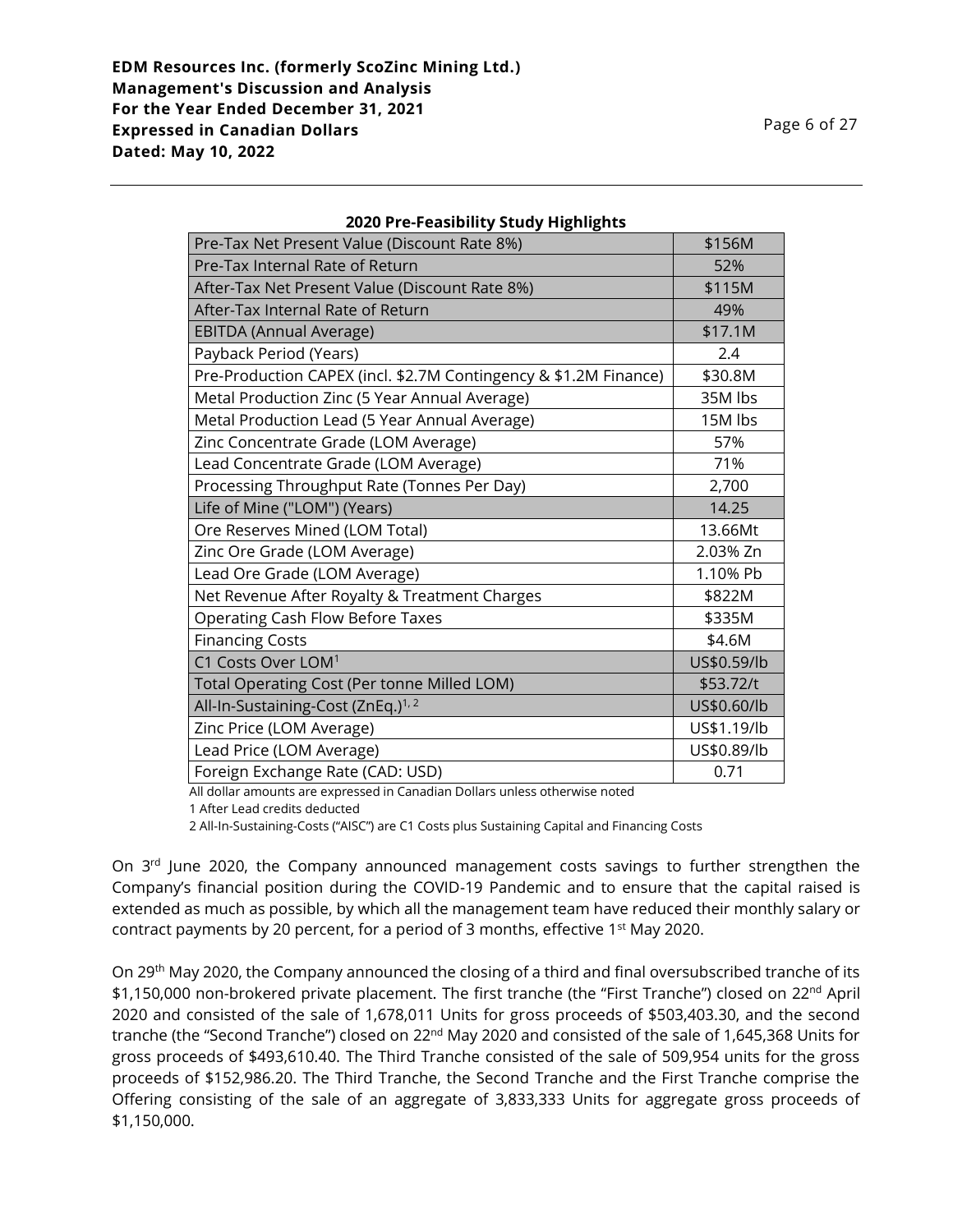On 18<sup>th</sup> December 2019, the Company announced a new mineral resource estimate ("2019 MRE") which effectively doubled the total measured and indicated resources applied in all past technical studies on the Scotia Mine. Based upon the new 2019 MRE and a mill trade off study by Ausenco Engineering Canada Inc., the Preliminary Feasibility Study will produce an independent NI 43-101 technical report, including new mineral reserve estimates.

During the third quarter of fiscal 2019, EDM's head office address was changed to Halifax (Nova Scotia) from Toronto (Ontario) to bolster the Company's Nova Scotian focus and demonstrate our commitment to advancing our operations in Nova Scotia.

On 25th October 2019, the Company appointed Mr. Mark Billings as an Independent Director.

On 7<sup>th</sup> October 2019, the Company announced that it has appointed Mr. Jason Baker as its new Mine Manager of the Scotia Mine, and it has appointed Mr. Simion Candrea as its new Vice-President of Investor Relations.

On 20<sup>th</sup> September 2019, the Company appointed Mr. Mark Haywood as a Director.

On 21<sup>st</sup> August 2019, Mr. Ashwath Mehra joined the Board of Directors and Mr. Mark Haywood was appointed the President and Chief Executive Officer of the Company, replacing Mr. Joseph Ringwald, both effective 20<sup>th</sup> August 2019.

## **PROPERTY INFORMATION, COMPLETED ACTIVITIES AND OUTLOOK**

## **Scotia Mine**

On 21st May 2011, the Company completed the \$10 million acquisition of all shares and assets of ScoZinc Limited, including the Scotia Mine in Nova Scotia, an extensive mineral claims package that is subject to a mineral royalty to the Government of Nova Scotia and other royalties on certain other mineral interests. A portion of the gross sale proceeds was paid directly to the Government of Nova Scotia to increase bonding requirements for an amended reclamation and closure plan for the Scotia Mine and to pay all outstanding production royalties to the Government of Nova Scotia that were payable prior to the closure of the Scotia Mine in 2009. Since the mine's closure, the key permits, mineral claims, and other approvals necessary to proceed with a restart have been maintained or renewed.

In October 2011, the Company completed a 4,940-metre, 39-hole drill program at the Scotia Mine site to better define mineral resources adjacent to the Main Pit and improve confidence in the block model. The results of the drill program provided a basis to re-assess the block model used in an independent preliminary economic assessment ("PEA") report dated 7<sup>th</sup> October 2011. Subsequently, a new inventory of mineral resources was published in a technical report to NI 43-101 standards on 9<sup>th</sup> October 2012.

In the first quarter of 2012, the Company completed an airborne geophysical survey of its exploration properties in Nova Scotia using the helicopter-borne Versatile Time Domain Electromagnetic system. The work area covered geological strata that contain former producing mines, such as Walton Mine, Smithfield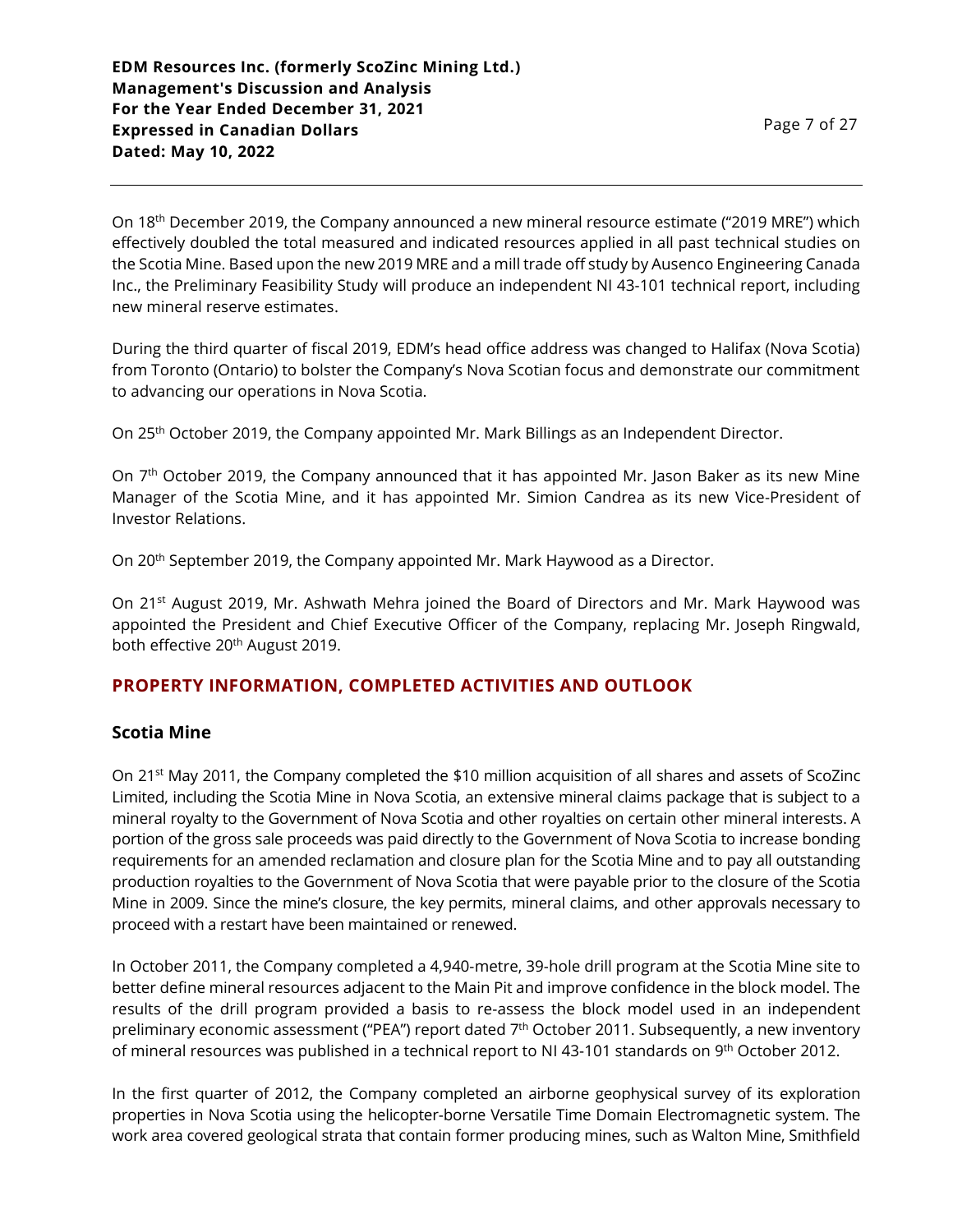Mine, and Mindamar (Stirling) Mine. Following the initial findings of the survey, the Company expanded the survey to include its mineral claim holdings in the Musquodoboit area along an interpreted northeast extension of the favourable carbonate reef structures that host the Gays River and Getty deposits. As a result of this survey, exploration targets were identified for future exploration fieldwork.

In the first, second, and fourth quarters of 2013, the Company's geologic personnel completed soil sampling programs on exploration licenses and claim blocks held within Nova Scotia and Cape Breton. The purpose of the soil sampling program was to follow up and evaluate certain high-priority geophysical targets identified from the 2012 airborne geophysical survey. In addition, expenditures incurred from the soil surveys were utilized to fulfill the annual assessment requirements needed to keep the claims and licenses in good standing. All work was conducted in areas underlain by favorable geologic lithologies known to host zinc-lead mineralization as exemplified by former producing mines.

On 18th May 2012, the Company received approval from the Government of Nova Scotia for an amended Industrial Approval to develop the southwest side of the Main Pit (the "SW Expansion"). As a result, and as of that date, the Scotia Mine had all of the necessary permits and approvals to proceed with mining operations at the Main Pit and the SW Expansion. Additional reclamation and closure bonding would be required before the Company can develop the SW Expansion.

In the third quarter of 2013, the Company's Board of Directors conducted an in-depth review of the Company's 100% owned Scotia Mine and the Company's exploration prospects (collectively, "EDM's Projects"), the outlook for commodity prices, and the current environment for financing mining operations. Based upon the findings of this review, the Board determined that the Scotia Mine is a valuable asset. However, in light of the uncertain prevailing environment for metal prices and mine development financing at that time, the Board decided to suspend the restart of the Scotia Mine and place the project on care and maintenance in order to preserve its value and reduce Company expenditures.

As part of the care and maintenance program, an ongoing objective of the Company is to maintain all of the key permits, mineral claims, and other approvals necessary to proceed with the restart of the Scotia Mine. In the fourth quarter of 2016, the Company initiated discussions with the Nova Scotia departments of the Environment and Natural Resources for the renewal of the industrial approval (the "IA") for Mineral Lease 10-1 that contains the Scotia Mine. The IA which expired in February 2017 was renewed in September 2017 for an additional 10 years. Similarly, the environmental assessment which expired in October 2017 was renewed.

In the fourth quarter of 2017 the Company initiated an independent update to the Preliminary Economic Assessment based on a more detailed mine plan, contract mining with bids from major Nova Scotia contractors, updated capital costs, and updated milling and other operating costs. Results of the study were disclosed in a news release dated 19<sup>th</sup> December 2017 and the NI 43-101 technical report with the final results was disclosed in February 2018. As the study showed robust economics for the restart of operations, necessary key permits were in place, and a favorable metal price and exchange rate environment was expected for the foreseeable future, the Company initiated efforts to raise funds for restarting operations.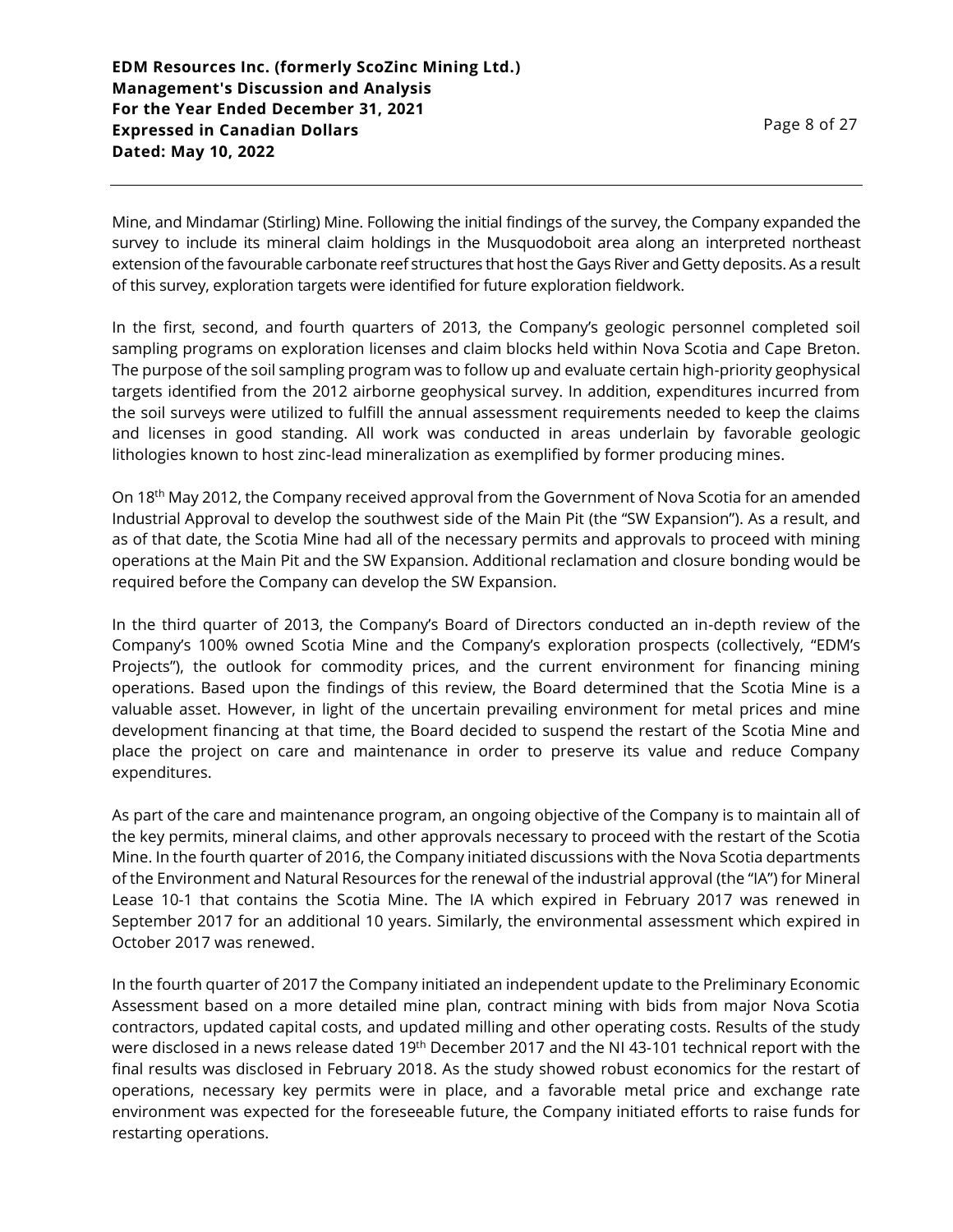**EDM Resources Inc. (formerly ScoZinc Mining Ltd.) Management's Discussion and Analysis For the Year Ended December 31, 2021 Expressed in Canadian Dollars Dated: May 10, 2022**

On 18<sup>th</sup> December 2019, the Company announced a new mineral resource estimate ("2019 MRE") which effectively doubled the total measured and indicated resources applied in all past PEAs on the Scotia Mine.

Highlights of the 2019 MRE include:

- Total Measured & Indicated Resources of 25,450,000 tonnes at a Zinc equivalent grade of 2.84% (1.89% Zinc, 0.99% Lead), an increase in tonnage of 105% from previous resource estimates on the deposit.
- Total Inferred Resources of 5,010,000 tonnes at a Zinc equivalent grade of 2.13% (1.55% Zinc, 0.66% Lead), an increase in tonnage of 7% from the previous resource estimates on the deposit.

Additionally, on 5<sup>th</sup> February 2020, the Company announced the results of a mill optimization trade-off study completed by Ausenco Engineering Canada Inc. The trade-off study evaluated the mill and its processing bottlenecks and determined that a number of low-cost improvements could be made during a relatively short refurbishment period to significantly de-risk the processing operations.

Based upon the new 2019 MRE and the Ausenco optimization study, the Company then decided to complete a Preliminary Feasibility Study on the project, which would determine the Scotia Mine's first NI 43-101 mineral reserve estimate and a provide an independent NI 43-101 technical evaluation on the entire project.

On 7 th July 2020, the Company announced the results of its first Preliminary Feasibility Study (the "2020 PFS") including its first NI 43-101 Mineral Reserve Estimate. The 2020 PFS was prepared in collaboration with the independent engineering firms of Ausenco Engineering Canada Inc., MineTech International Limited, SRK Consulting (U.S.), Inc., and Terrane Geoscience Inc. The 2020 PFS NI 43-101 Technical Report was filed on www.sedar.com under EDM's profile on 29<sup>th</sup> July 2020.

On 22<sup>nd</sup> March 2021, the Company announced results of its 2021 Mineral Resource Estimate which includes a significant Gypsum mineral resource for the Scotia Mine.

The 2021 Mineral Resource Statement is provided below, and the NI 43-101 Technical Report was filed on www.sedar.com on 6<sup>th</sup> May 2021: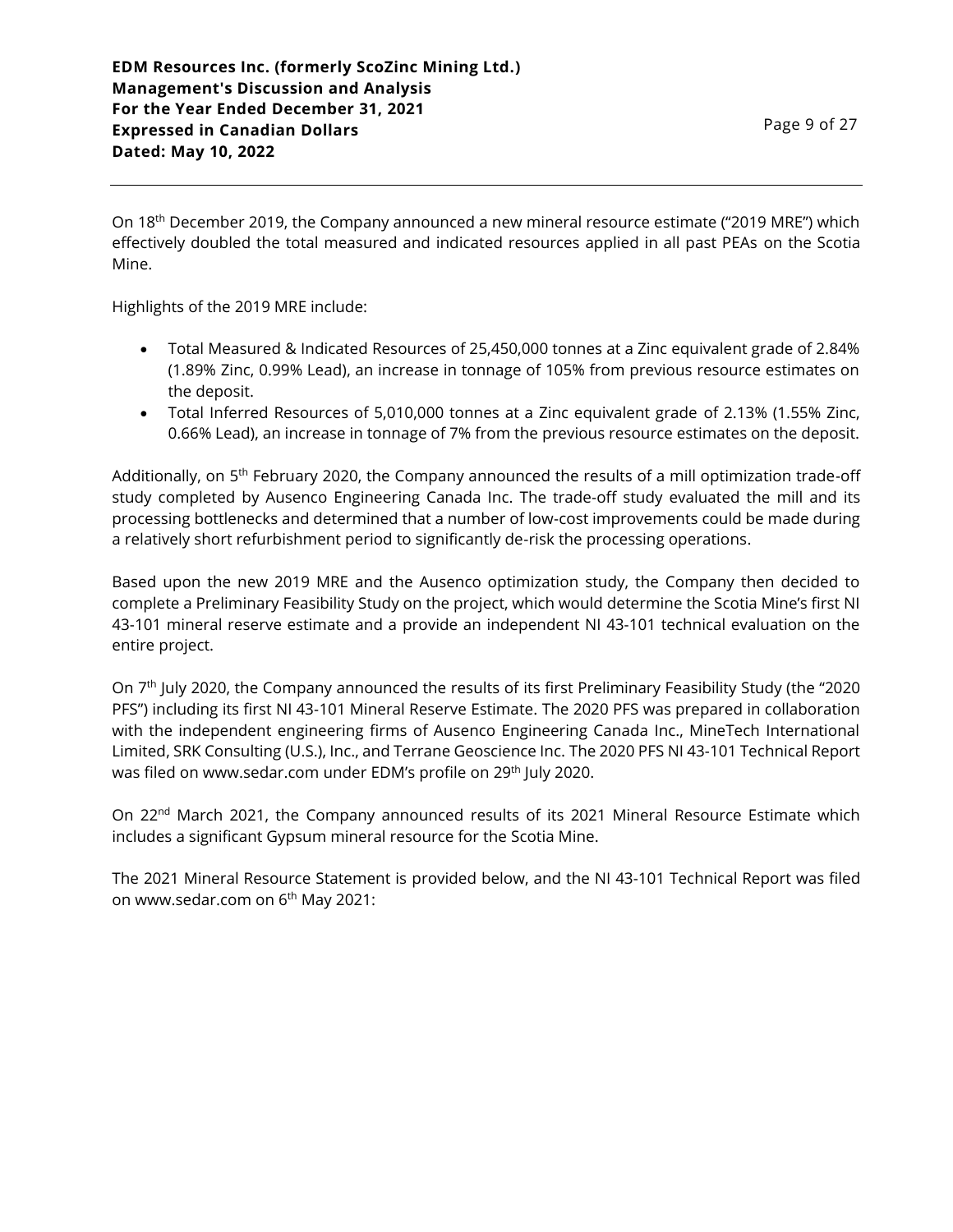### **2021 Mineral Resource Statement**

## **Scotia Mine 2021 Mineral Resource Estimation, March 22, 2021 – MineTech International Limited**

|                       |              |                |      |      |             | Gypsum         |                |
|-----------------------|--------------|----------------|------|------|-------------|----------------|----------------|
| <b>Classification</b> | Zone         | <b>Tonnage</b> | Zn   | Pb   | <b>ZnEq</b> | <b>Tonnage</b> | Gypsum         |
|                       |              | (kt)           | (%)  | (%)  | (%)         | (kt)           | (%)            |
|                       | Getty        | 60             | 1.38 | 1.25 | 2.58        | $\Omega$       | $\Omega$       |
| <b>Measured</b>       | Main         | 4,130          | 2.57 | 1.30 | 3.81        | 1,310          | 93.0           |
|                       | North East   | 130            | 3.18 | 1.88 | 4.98        | 220            | 91.9           |
|                       | <b>Total</b> | 4,320          | 2.57 | 1.32 | 3.83        | 1,530          | 92.8           |
|                       | Getty        | 8,090          | 1.24 | 0.81 | 2.02        | $\mathbf 0$    | $\mathbf 0$    |
|                       | Getty South  | 840            | 1.58 | 0.25 | 1.82        | $\mathbf 0$    | $\mathbf 0$    |
| <b>Indicated</b>      | Main         | 9,870          | 1.92 | 1.01 | 2.89        | 2,500          | 92.7           |
|                       | North East   | 2,330          | 2.88 | 1.15 | 3.98        | 1,150          | 88.7           |
|                       | <b>Total</b> | 21,130         | 1.75 | 0.92 | 2.64        | 3,650          | 91.4           |
|                       | Getty        | 8,150          | 1.24 | 0.82 | 2.03        | $\Omega$       | $\Omega$       |
| <b>Measured</b><br>&  | Getty South  | 840            | 1.58 | 0.25 | 1.82        | $\overline{0}$ | $\overline{0}$ |
| <b>Indicated</b>      | Main         | 14,000         | 2.11 | 1.09 | 3.16        | 3,810          | 92.8           |
|                       | North East   | 2,460          | 2.89 | 1.19 | 4.04        | 1,370          | 89.2           |
|                       | <b>Total</b> | 25,450         | 1.89 | 0.99 | 2.84        | 5,180          | 91.8           |
|                       | Getty        | 950            | 1.35 | 0.54 | 1.87        | $\Omega$       | $\Omega$       |
| <b>Inferred</b>       | Getty South  | 770            | 1.53 | 0.25 | 1.77        | $\Omega$       | $\Omega$       |
|                       | Main         | 2,980          | 1.49 | 0.79 | 2.25        | 250            | 92.2           |
|                       | North East   | 310            | 2.01 | 0.74 | 2.72        | 540            | 90.7           |
|                       | <b>Total</b> | 5,010          | 1.50 | 0.66 | 2.13        | 790            | 91.2           |

Source: MineTech 2021

• *Mineral Resources are not Mineral Reserves and do not have demonstrated economic viability. There is no certainty that any part of the Mineral Resources estimated will be converted into Mineral Reserves;*

- *Determination of reasonable prospects of eventual economic extraction was based on assumed prices for Zinc of US\$1.35/lb, and for Lead of US\$1.14/lb, a Zinc recovery of 86% and a Lead recovery of 93%, mining and processing costs varying by zone, and pit slopes of 45 degrees in rock and 22 degrees in overburden;*
- *Near surface resources are reported based on a Zinc equivalent ("ZnEq") grade of 0.90% and a Gypsum grade of 80%. The ZnEq grade incorporates Zinc and Lead sales costs of US\$0.19/lb and US\$0.11/lb respectively, and a 2% royalty to the Government of Nova Scotia; and*
- *Numbers in the table have been rounded to reflect the accuracy of the estimate and may not sum due to rounding.*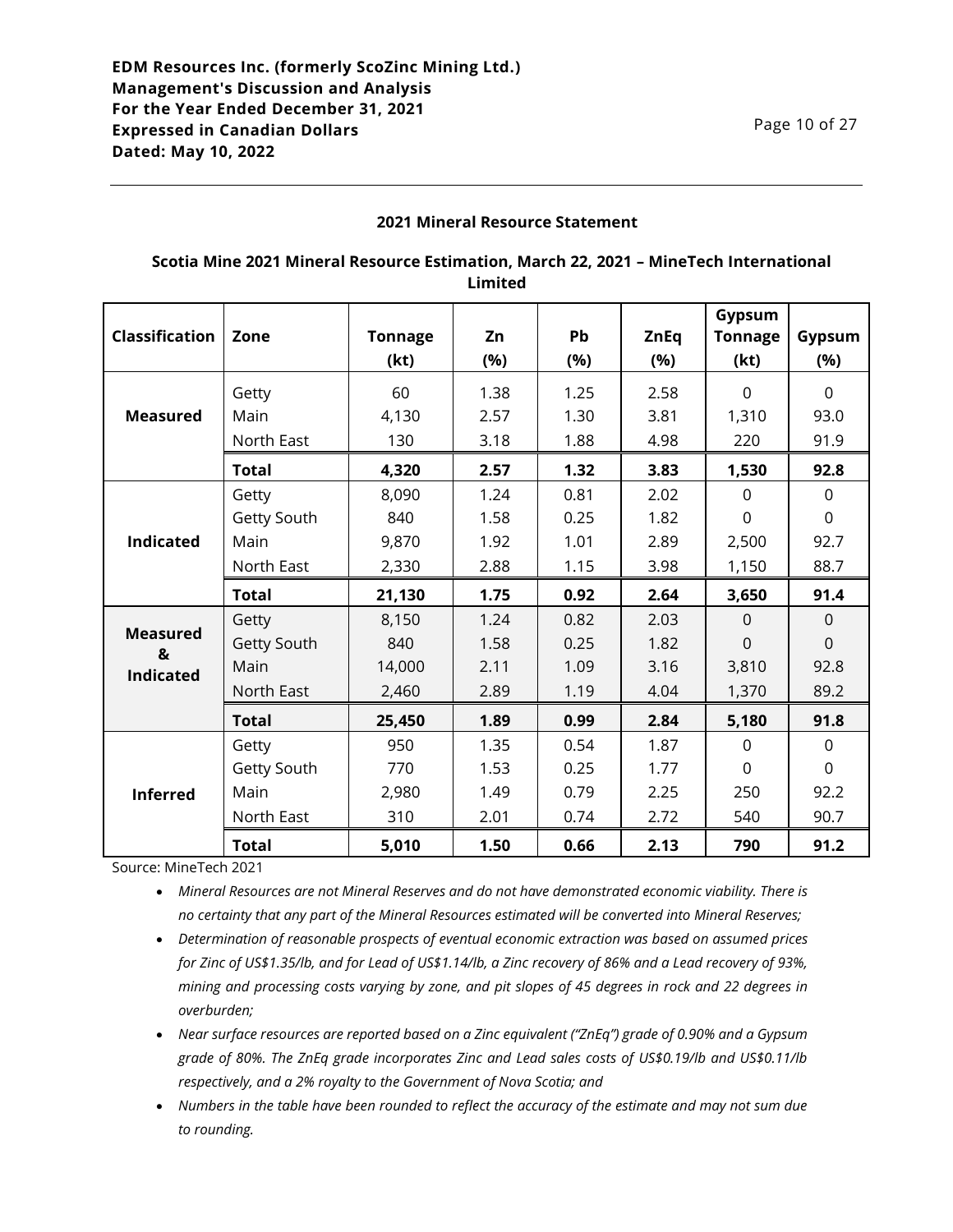On 16th November 2021, the Company announced the results of an updated Preliminary Feasibility Study (the "2021 PFS") including its first NI 43-101 Mineral Reserve Estimate on its gypsum mineral resources. The 2021 PFS was prepared by MineTech International Limited. The 2021 PFS NI 43-101 Technical Report was filed on www.sedar.com under EDM's profile on 30<sup>th</sup> December 2021, with selected results provided in the Outlook section of this document.

# **SELECTED ANNUAL INFORMATION**

The following selected annual financial data derived from the audited consolidated financial statements of the Company as at December 31, 2021 and 2020:

|                     | <b>Year Ended</b><br><b>December 31, 2021</b> | <b>Year Ended</b><br><b>December 31, 2020</b> |
|---------------------|-----------------------------------------------|-----------------------------------------------|
| Net Loss            | (\$1,352,465)                                 | $(*7,462,860)$                                |
| Net Loss per Share  | (\$0.09)                                      | (40.59)                                       |
|                     | As at December 31, 2021                       | As at December 31, 2020                       |
| <b>Total Assets</b> | \$19,756,322                                  | \$17,191,646                                  |

## **Results of Operations for the Year Ended December 31, 2021 vs. Year ended December 31, 2020**

The loss from operating activities in the year ended December 31, 2021 was \$1,352,465, compared to the loss of \$7,462,860 incurred during the comparative year ended December 31, 2020, (*see "Restatement" on page 15*) primarily driven by a fiscal 2020 impairment charge on exploration and evaluation assets of \$6,145,014 million, and a fiscal 2021 gain on amendment of and agreement with Fancamp Exploration Inc. ("Fancamp").

Consulting expenses increased to \$367,891 for the year ended December 31, 2021 from \$242,083 for the comparative year ended December 31, 2020 as the Company incurred charges by third party consultants for the update of the Scotia Mine's Pre-Feasibility Study released in November 2021.

Legal and accounting fees increased to \$151,922 for the year ended December 31, 2021 from \$111,969, for the year ended December 31, 2020, driven by additional legal advice costs associated with the Fancamp transaction (see Note 1 of the December 31, 2021 consolidated financial statements), as well as normal utilization variances associated with general corporate matters.

Salaries and benefits declined to \$457,183 for the year ended December 31, 2021 from \$715,939 during the year ended December 31, 2020, primarily due to the completion of work associated with the update to the pre-feasibility study filed on SEDAR in December 2021 and a reduction of staffing where possible given liquidity constraints faced during the year ended December 31, 2021. Staffing schedules are subjected to review and streamlining when and where possible.

Office and general decreased for the year ended December 31, 2021 to \$141,695 from \$229,988 the year ended December 31, 2020, driven by measured efforts to reduce discretionary expenditures, a reduction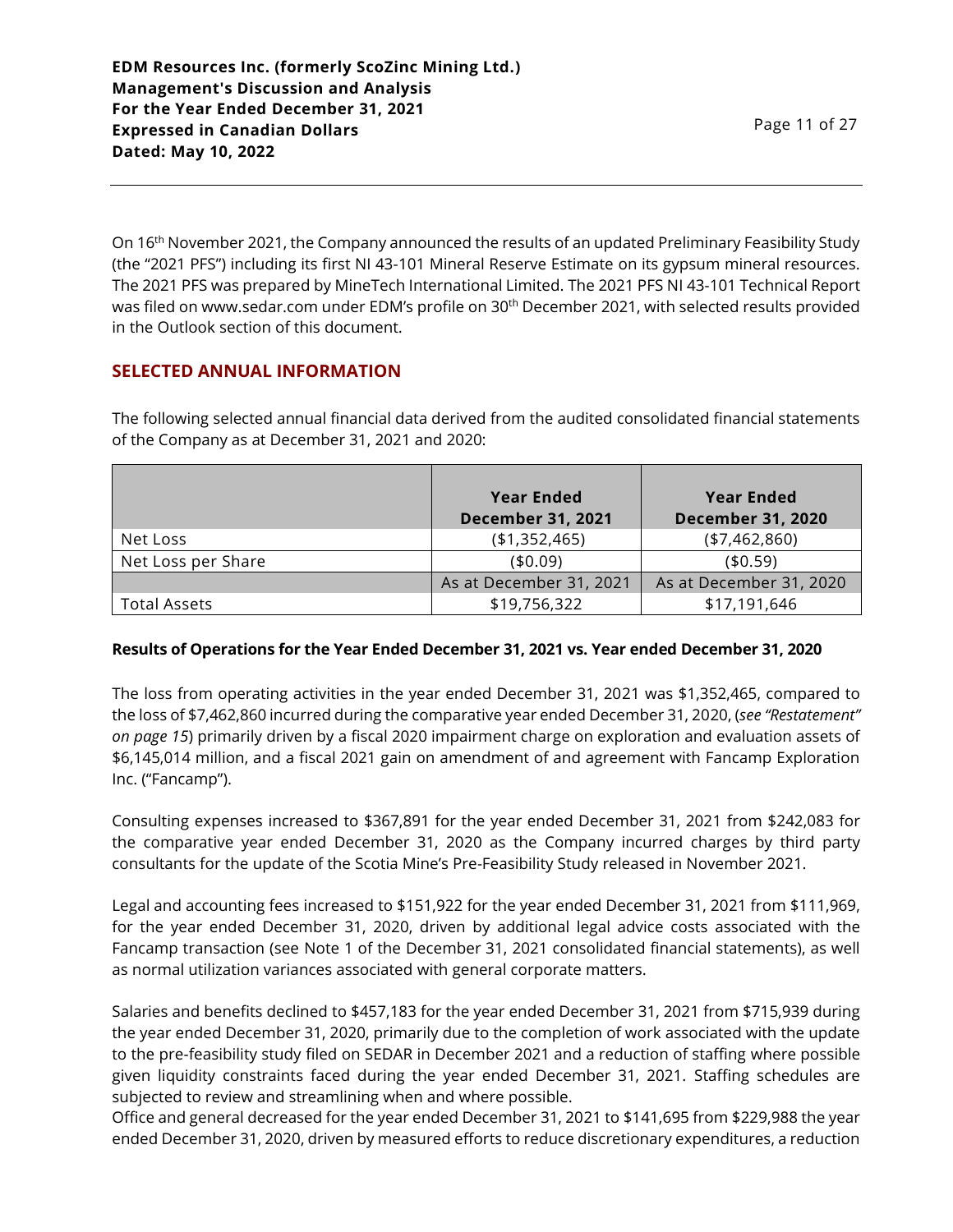of staffing associated with the completion of the update to the pre-feasibility study, and cyclical nature of general and consumable expenditures.

Stock-based payments expense increased marginally to \$164,344 during the year ended December 31, 2021 compared to \$130,346 for the year ended December 31, 2020, reflective of the graded recognition of the value of stock options granted to new and existing officers and directors during current and prior periods. During the year ended December 31, 2021, there was a decline over the comparative year in the number of restricted stare units granted to officer, directors and consultants partially mitigated by an increase in the number of stock options granted.

Amortization of property, plant and equipment declined from \$81,491 in the comparative year to \$2,592 as older plant and equipment becomes fully amortized while others remain subject to amortization only upon the commencement of commercial production.

During the year ended December 31, 2021, the Company terminated the lease at Sheet Harbour and incurred \$109,915 in site remediation costs with Nova Scotia Business Inc. ("NSBI"). NSBI has withheld the \$100,000 bond previously placed with them by the Company, pending determination of additional remediation costs which may be assessed to the Company, if any. It is the Company's position that it has met if not exceeded its obligation.

Overall, the Company experienced a decline in in operational expenditures over the comparative year ended December 31, 2020. As the Company moves toward funding and a commercial production decision at the Scotia Mine, salaries, operational costs and use of third-party consultants will increase.

Interest income remained static at \$35,265 during the year ended December 31, 2021 as compared to \$35,324 for the year ended December 31, 2020 as interest on cash held for reclamation remained similar.

Commencing on May 4, 2021 Fancamp advanced the Company an aggregate of \$250,000, with a one year term bearing interest 5 percent per annum. On October 5, 2021, the Company issued 378,788 common shares, ascribed a fair value of \$250,000, in full settlement of amounts owing. The accrued interest to the date of settlement of \$4,761 has been charged to the profit or loss as a gain on settlement of debt.

On March 17, 2020 the Company issued 150,000 common shares (ascribed a fair value of \$66,000) to the Company's former CEO to settle \$197,190 in accrued liabilities owed to the former CEO resulting in a gain on settlement of debt of \$131,190 recognized on the Company's statement of loss on comprehensive loss.

The Company assessed the carrying value of its exploration and evaluation assets as at December 31, 2021, determining that an impairment charge of \$nil was warranted. (2020 – \$6,145,014). (*see "Restatement" on page 15*).

During the year ended December 31, 2021 the Company recognized \$32,225 in accretion of its decommissioning liability for its mine facility in Nova Scotia compared with \$119,474 in the comparative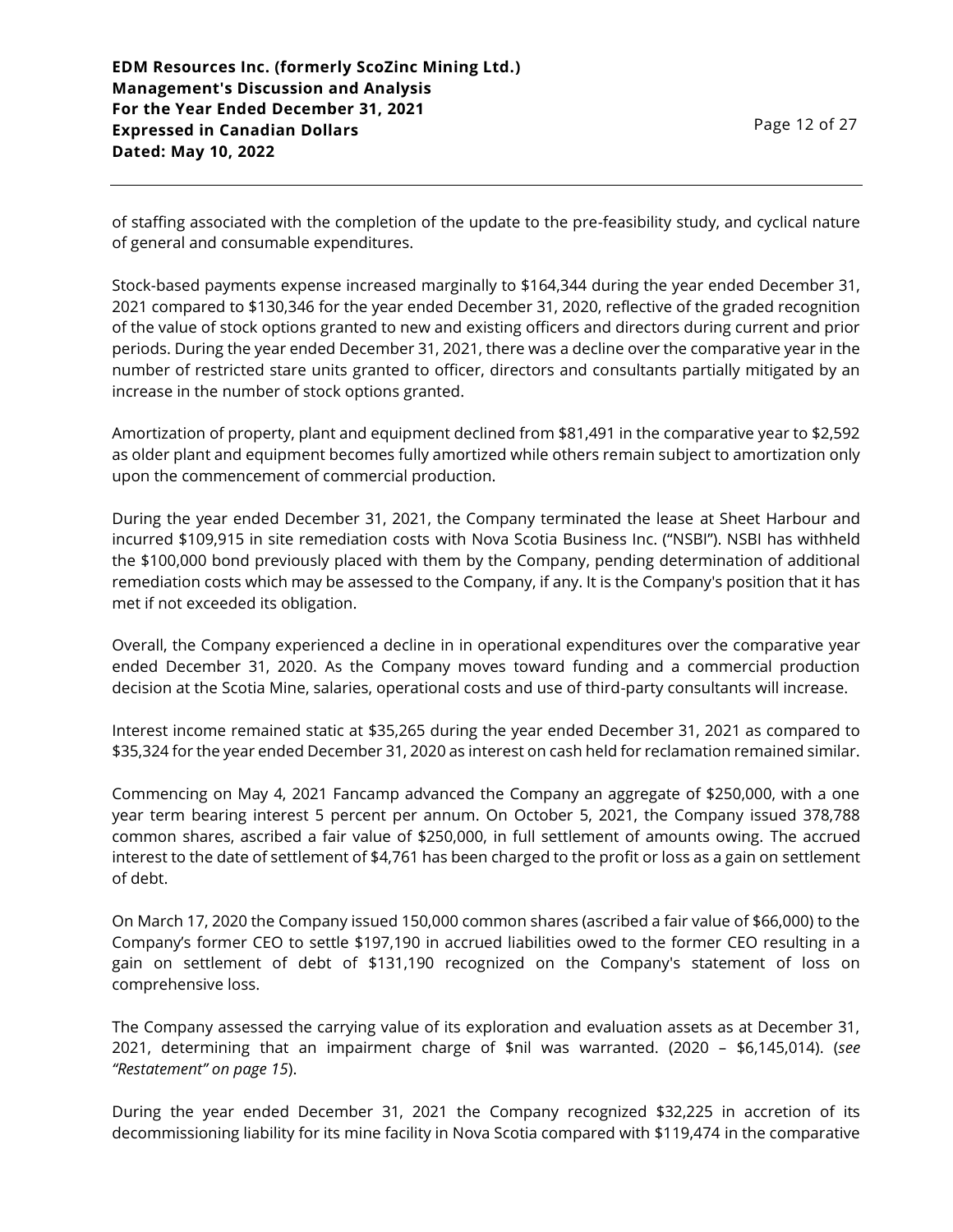year. The Company has restated its comparative figures to increase the reclamation provision for this facility (*see "Restatement" on page 15*).

On April 12, 2021, the Company held an extraordinary general meeting of the Company's Securityholders (the "EGM"), at which the Company's security holders passed a special resolution approving a plan of arrangement under Section 288 of the BC Business Corporations Act (the "Arrangement") which would result in the Company becoming a wholly owned subsidiary of Fancamp Exploration Ltd. ("Fancamp") by amalgamating with an existing wholly owned subsidiary of Fancamp (the "Transaction"). Subsequent to two closing extensions granted by EDM on July 13, 2021 and September 2, 2021 in exchange for consideration of \$125,000 paid for each extension, (\$250,000 in aggregate), on September 16, 2021 the Arrangement was terminated and a new agreement ("New Agreement") was entered into. Accordingly, the Company has recognized the \$250,000 as a gain on amendment of agreement on the Company's consolidated statements of loss and comprehensive loss for the year ended December 31, 2021.

During the year ended December 31, 2020, the Company disposed of surplus equipment, yielding a gain on disposition of \$186,802.

During the year ended December 31, 2021, the Company received \$nil (2020 – \$165,040) from the Nova Scotia Mineral Resources Development Fund.

# **SUMMARY OF QUARTERLY RESULTS**

The selected financial information is derived from the Company's consolidated financial statements prepared in accordance with International Financial Reporting Standards ("IFRS"). Amounts are expressed in thousands of Canadian dollars, except for loss per share, which is rounded to the nearest cent.

|                                 | <b>Dec 31</b><br>2021 | Sep 30<br>2021 | <b>Jun 30</b><br>2021 | <b>Mar 31</b><br>2021 | <b>Dec 31</b><br>2020 | Sep 30<br>2020 | $\mu$ n 30<br>2020 | <b>Mar 31</b><br>2020 |
|---------------------------------|-----------------------|----------------|-----------------------|-----------------------|-----------------------|----------------|--------------------|-----------------------|
| Interest income<br>Loss for the | 16                    | q              |                       | 9                     | 10                    |                | 9                  | a                     |
| period                          | (415)                 | (282)          | (372)                 | (284)                 | (6,459)               | (304)          | (380)              | (320)                 |
| Loss per share                  | (0.02)                | (0.02)         | (0.03)                | (0.02)                | (0.46)                | (0.04)         | (0.06)             | (0.03)                |

# **RESULTS OF OPERATIONS**

**Results of Operations for the Three Months Ended December 31, 2021 vs. Three Months ended December 31, 2020.**

The Company reported a net loss of \$414,984 for the three months ended December 31, 2021 compared to a loss of \$6,458,356 incurred during the comparative three months ended December 31, 2020. (*see "Restatement" on page 15*).

Consulting expenses remained static at \$81,250 for the three months ended December 31, 2021 from \$81,250 for the comparative three months ended December 31, 2020 as the updated pre-feasibility had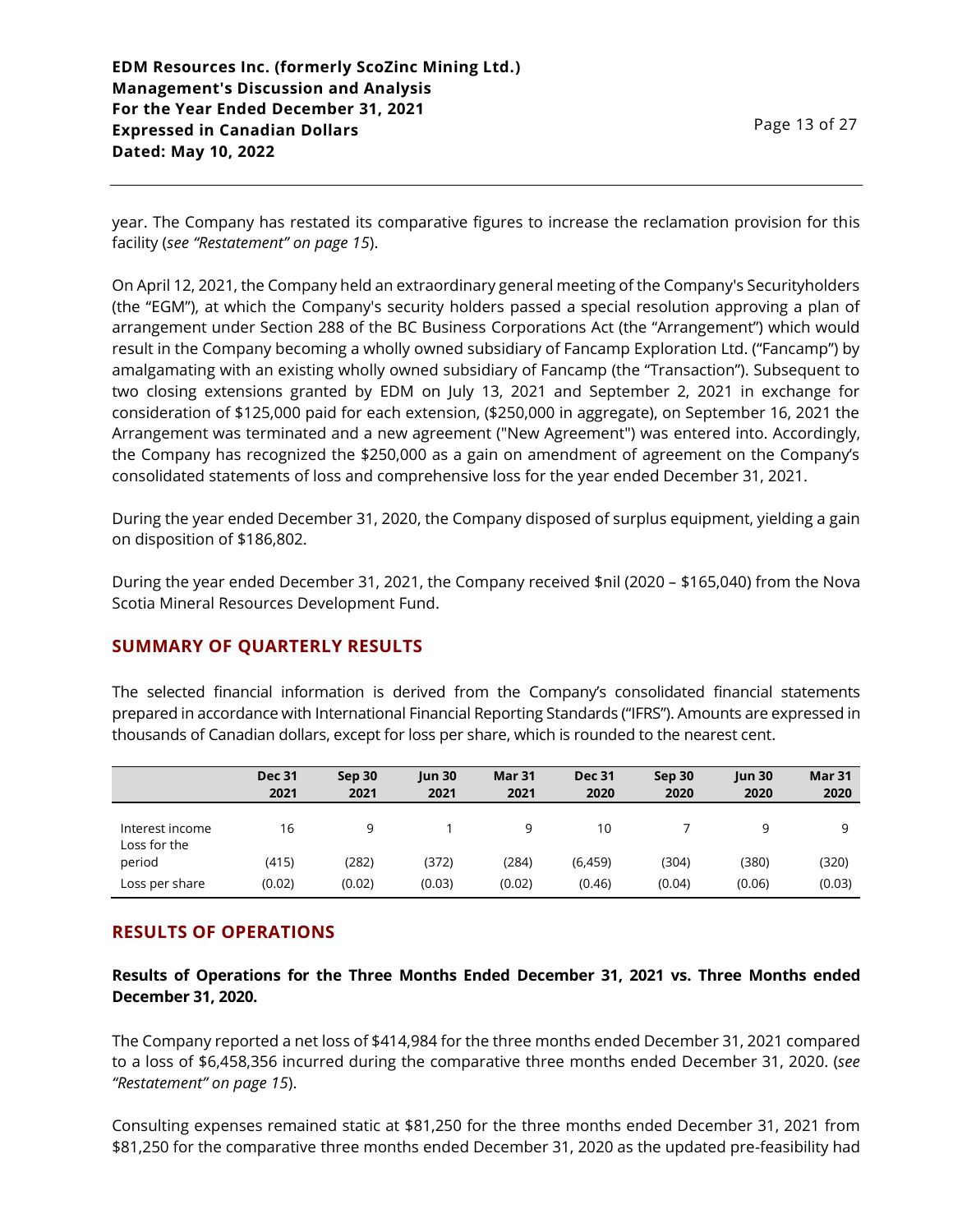been substantially completed in the prior quarter, with only baseline consultants utilized in the fourth quarters of fiscal 2021 and 2020.

Salaries and benefits declined to \$111,380 during the three months ended December 31, 2021 from \$221,375 in the comparative three months ended December 31, 2020 driven primarily by additional staffing requirements needed to complete the updated pre-feasibility study in the comparative period while Q4 2021 saw the completed report and an associated decline in staffing.

Office and general declined to \$26,889 for the three months ended December 31, 2021 from \$103,967 for the three months ended December 31, 2020, driven by timing of discretionary expenditures in fiscal 2021 given limited liquidity earlier in fiscal 2021.

Share-based payments expense of \$77,435 during the three months ended December 31, 2021 increased to \$45,753 expensed during the three months ended December 31, 2020, reflective of the grant of 470,000 options in Q4 2021 contrasted with 268,000 options granted in earlier quarters in the comparative period ended December 31, 2020. Share based payment expense is subject to graded recognition of the value of stock options and RSU's granted to during current and prior periods.

During the year ended December 31, 2021, the Company terminated the lease at Sheet Harbour and incurred \$109,915 in site remediation costs. Nova Scotia Business Inc. ("NSBI"). NSBI has withheld the \$100,000 bond previously placed with them by the Company, pending determination of additional remediation costs which may be assessed to the Company, if any. It is the Company's position that it has met if not exceeded its obligation. Accordingly, during the three months ended December 31, 2021, the Company has expensed the \$100,000 bond, pending resolution of the matter with NSBI.

Interest income increased to \$16,457 in the current period from \$10,132 during the comparative period, related to a variance in interest earned on the Company's remediation and water bonds and changes in interest accruals therein.

During the three months ended December 31, 2021, the Company recognized \$32,225 in accretion of its decommissioning liability for its mine facility in Nova Scotia compared with \$119,474 in the comparative period. The Company has restated its comparative figures to increase the reclamation provision for this facility (*see "Restatement" on page 15*).

During the period, the Company granted two extensions to Fancamp pertaining to the April 12, 2021 Proposed Transaction (see page 3) on each of September 9, 2021 and September 15, 2021 in exchange for consideration of \$125,000 for each extension, (\$250,000 in aggregate). The extension fee has been reported as a gain on extension of agreement on the Company's statements of loss and comprehensive loss.

### **RESTATEMENT**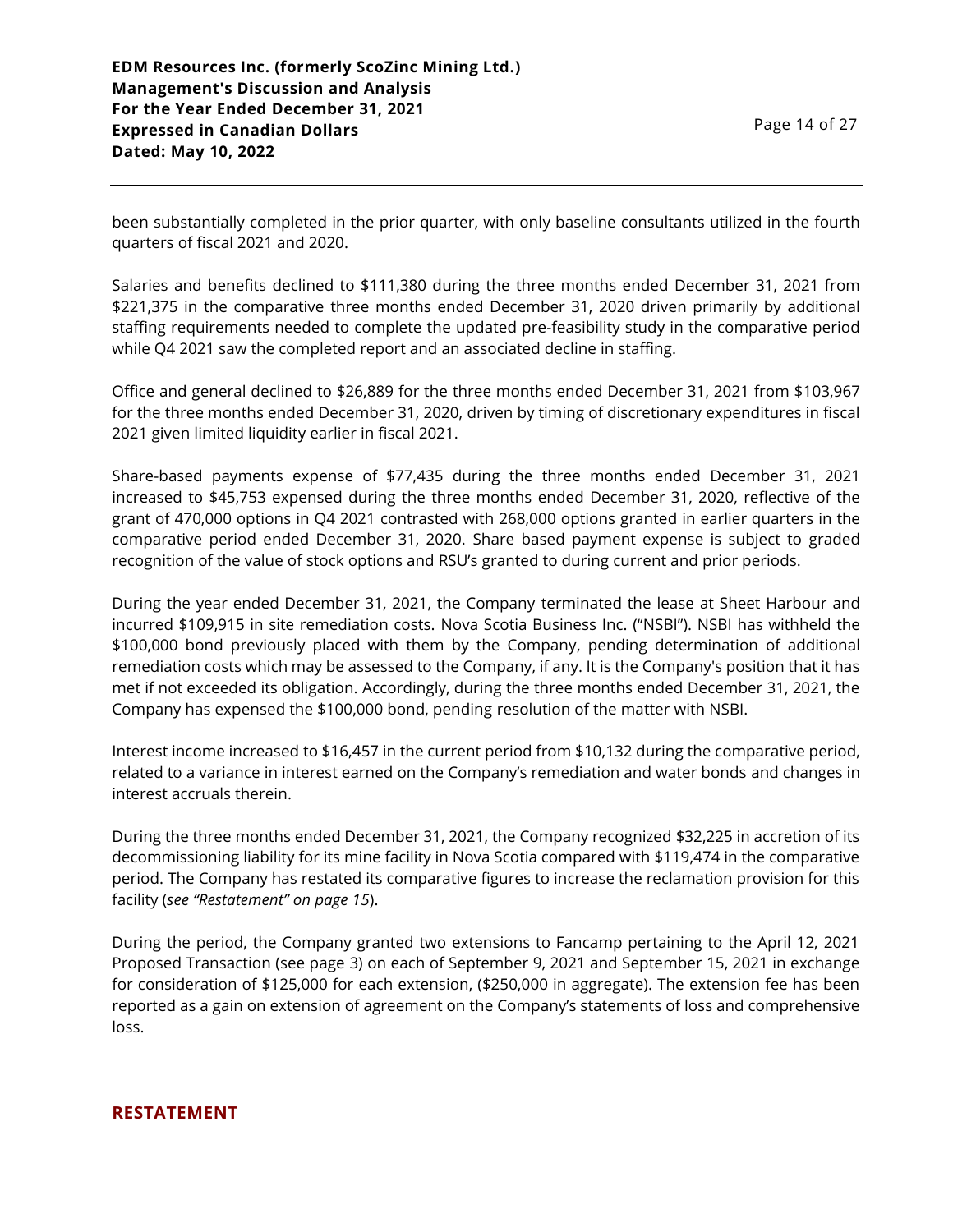In conjunction with the preparation of the Company's consolidated financial statements for the year ended December 31, 2021, the Company identified an error the decommissioning liability recorded in the previously issued financial statements. During the preparation of the Company's consolidated financial statements for the year ended December 31, 2021, it had become apparent that the costs associated with the work to be performed in connection with the decommissioning liability had been understated and all information available to the Company had not been considered in the calculation of the decommissioning liability.

The Company has restated the comparative financial information on the statements of financial position as at December 31 2020 and January 1, 2020. The impact of the change in the remediation provision is detailed below:

### **Statements of Financial Position**

|                                                                                                                                                     |                  | As Previously<br><b>Stated</b>                                  |                        |                                                  |        |                                                                  |
|-----------------------------------------------------------------------------------------------------------------------------------------------------|------------------|-----------------------------------------------------------------|------------------------|--------------------------------------------------|--------|------------------------------------------------------------------|
|                                                                                                                                                     |                  |                                                                 |                        | <b>Adjustment</b>                                |        | <b>Restated</b>                                                  |
| As at December 31, 2020<br>Exploration and evaluation assets<br><b>Total assets</b>                                                                 | \$<br>\$         | 1,419,412<br>12,786,140                                         | S<br>\$                | 4,405,506<br>4,405,506                           |        | 5,824,918<br>17,191,646                                          |
| Decommissioning liability<br>Total liabilities<br>Shareholders equity                                                                               | S<br>S<br>S      | 2,600,000<br>2,991,838<br>9,794,302                             | \$<br>\$<br>S          | 4,405,506<br>4,405,506                           | s      | 7,005,506<br>7,397,344<br>9,794,302                              |
| As at January 1, 2020<br>Exploration and evaluation assets<br>Total assets<br>Decommissioning liability<br>Total liabilities<br>Shareholders equity | S<br>S<br>S<br>S | 7,252,535<br>19,040,643<br>2,600,000<br>3,073,857<br>15,966,786 | S<br>S<br>S<br>\$<br>S | 4,511,551<br>4,511,551<br>4,511,551<br>4,511,551 | S<br>S | 11,764,086<br>23,552,194<br>7,111,551<br>7,585,408<br>15,966,786 |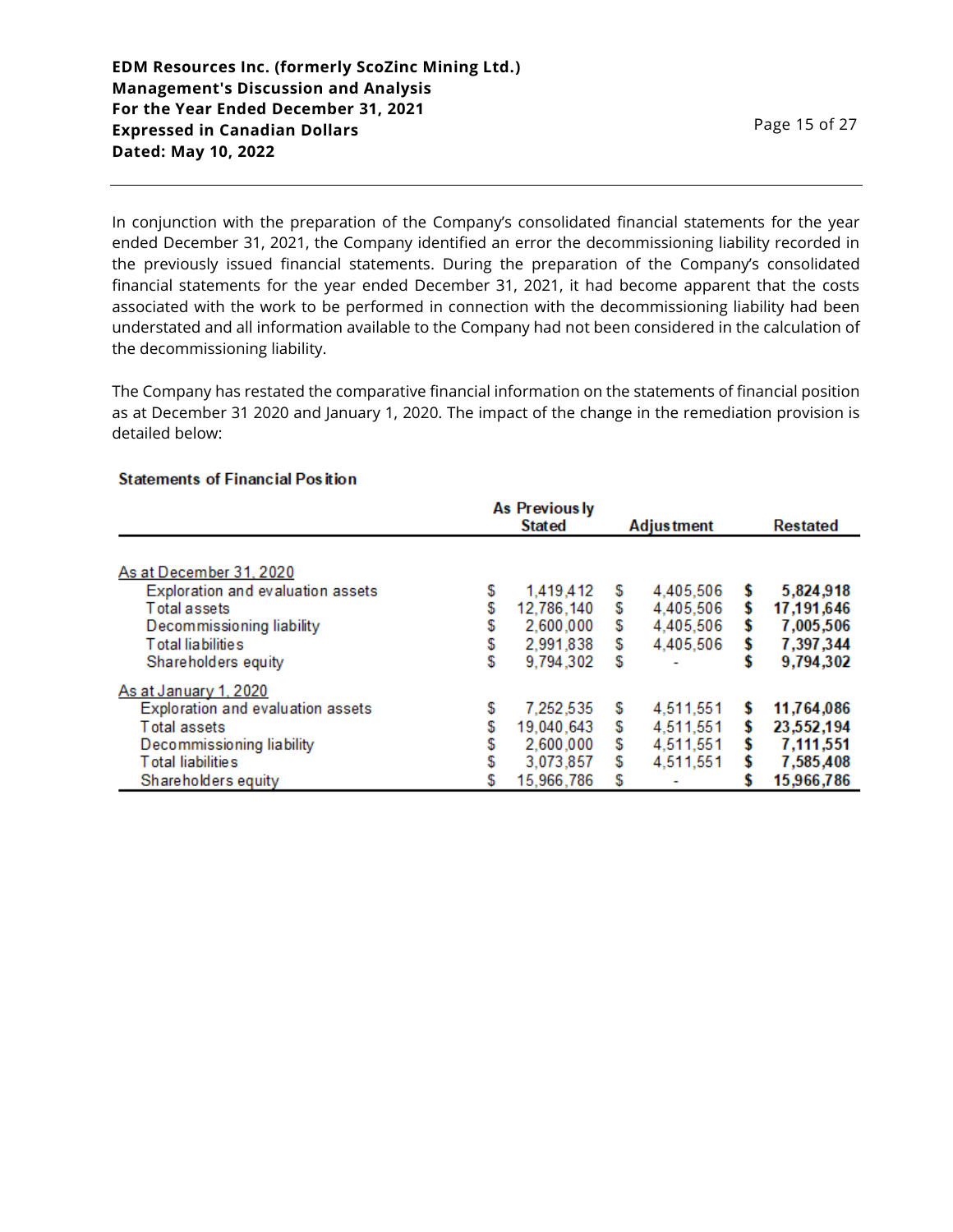#### Statements of of Loss and Comprehensive Loss

|                                                 |    | <b>As Previously</b><br><b>Stated</b> |    | <b>Adjustment</b> |   | <b>Restated</b> |
|-------------------------------------------------|----|---------------------------------------|----|-------------------|---|-----------------|
| As at December 31, 2020                         |    |                                       |    |                   |   |                 |
| Total expenses                                  | \$ | $(1,551,688)$ \$                      |    |                   | s | (1,551,688)     |
| Other Items                                     |    |                                       |    |                   |   |                 |
| Interest income                                 |    | 35,324                                |    |                   |   | 35,324          |
| Gain(loss) on settlement of liabiltiies         |    | 131,190                               |    |                   |   | 131,190         |
| Accretion of decomissioning liability           |    |                                       |    | (119, 474)        |   | (119, 474)      |
| Impairment of exploration and evaluation assets |    | (6, 264, 488)                         |    | 119,474           |   | (6, 145, 014)   |
| Gain on amendment of agreement                  |    | 186,802                               |    |                   |   | 186,802         |
| <b>Total other items</b>                        |    | (5,911,172)                           |    |                   |   | (5,911,172)     |
| Loss and comprehensive loss                     | S  | (7,462,860)                           | -5 |                   |   | (7,462,860)     |
| Loss per share, basic and diluted               |    | \$0.59                                |    | \$0.00            |   | \$0.59          |

Cash flows from operating, investing, and financing activities for the year ended December 31, 2020 were not changed. The cash flows from operating activities were impacted by an increase in the accretion of the decommissioning liability which was offset by the impairment of exploration and evaluation assets.

## **LIQUIDITY AND CAPITAL RESOURCES**

The Company's significant assets consist of cash, property, plant and equipment, and exploration and evaluation assets associated with EDM's projects.

As at December 31, 2021 Company reported working capital of \$1,091,745 (December 31, 2020 – a working capital deficiency of \$47,994). Working capital is defined as current assets minus current liabilities. Working capital calculations or changes are not measures of financial performance, nor do they have standardized meanings, under IFRS. Readers are cautioned that this calculation may differ among companies and analysts and therefore may not be directly comparable. Management believes that disclosure of the Company's working capital is of value to assess the available capital resources of the Company at a reporting period end.

The Company will require additional liquidity to execute its business plan. Additional liquidity will be required and is currently under negotiation. The timing and ability of the Company to meet future needs will depend on the liquidity of the financial markets as well as the acceptance of investors to finance resource-based junior companies. The ability of the Company to carry out its planned business objectives is dependent on its ability to raise adequate financing from lenders, shareholders and other investors and/or generate operating profitability and positive cash flow. There can be no assurances that the Company will continue to obtain the additional financial resources necessary and/or achieve profitability or positive cash flows. If the Company is unable to obtain adequate financing, the Company will be required to curtail operations, and development activities and there would be significant uncertainty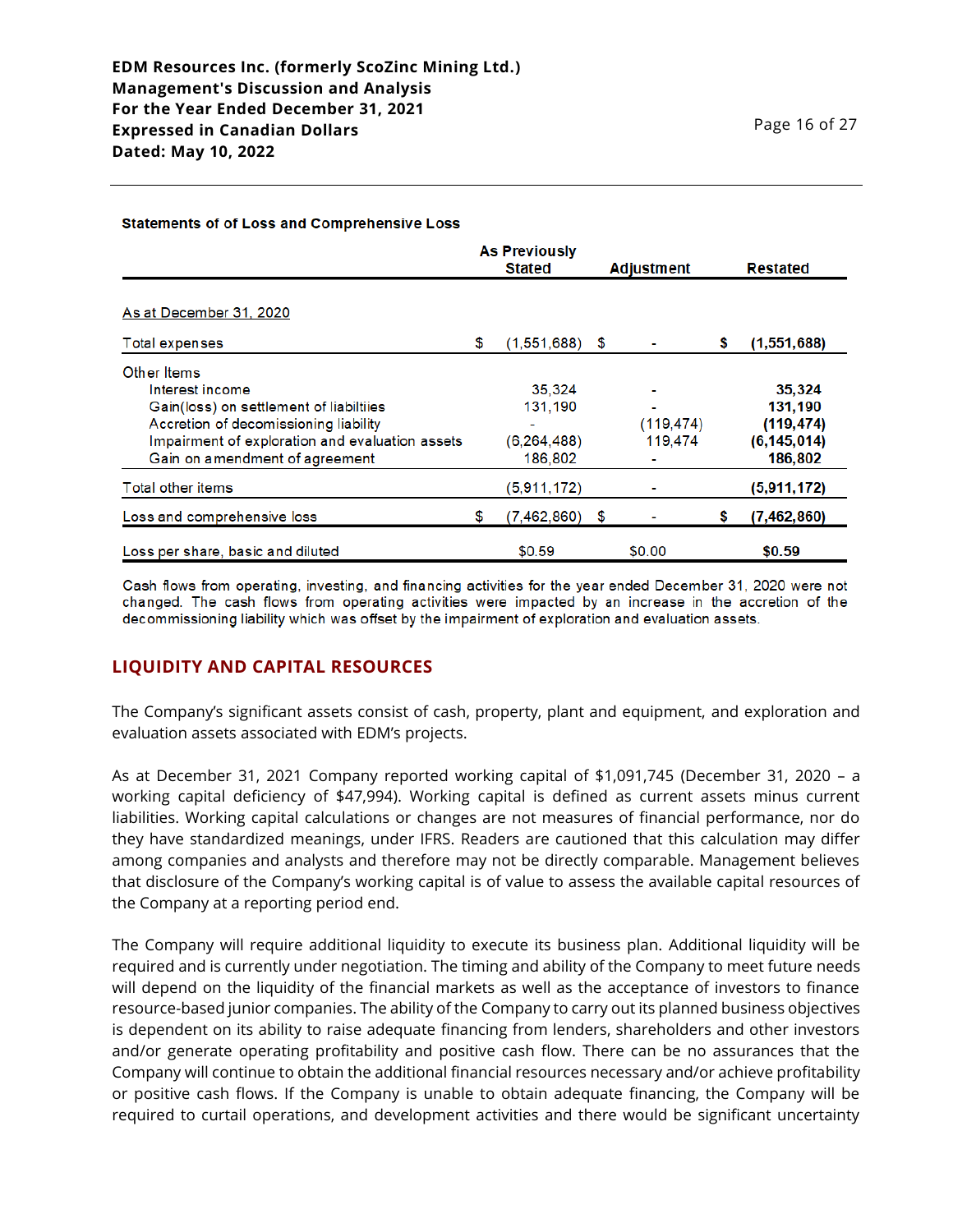whether the Company would continue as a going concern and realize its assets and settle its liabilities and commitments in the normal course of business.

These factors indicate the existence of material uncertainties that may cast significant doubt on the ability of the Company to continue as a going concern, as disclosed in Note 1 of the Company's consolidated financial statements.

On October 5, 2021, the Company closed a private placement issuing 1,969,697 common shares at \$0.66 per share by way of a non-brokered private placement for a total purchase price of \$1,300,000. Cash costs of issue were \$27,250.

In September 2021, 977,000 \$0.55 warrants were exercised, resulting in proceeds to the Company of \$537,350.

In February 2021, 333,333 warrants with an exercise price of \$0.50 were exercised, resulting in proceeds to the Company of \$166,667.

On 29th May 2020, the Company closed a third and final tranche of a non-brokered private placement of units of the Company ("Units"), with previous tranches having been closed on 22<sup>nd</sup> April 2020 and 22<sup>nd</sup> May 2020. The aggregate gross proceeds of the private placement were \$1,150,000 based on the issuance of 3,833,333 Units at a price of \$0.30 per Unit. Each Unit consists of one common share of the Company and a common share purchase warrant (a "Warrant"). Each full Warrant is exercisable into a common share at a price of \$0.50 per common share for a period of twenty-four months from the date of issue.

In connection with the private placement the Company paid cash finder's fees of \$18,759 and issued 62,531 compensation warrants as share issue costs, with each compensation warrant having the same terms as the Warrants issued as part of a Unit.

Directors, officers and other insiders of the Company subscribed 1,256,620 Units, for gross proceeds of \$376,986.

In May 2020, the Company benefitted from a \$40,000 Government of Canada Covid-19 "Canada Emergency Business Account" loan, administered by the Royal Bank of Canada. In January 2021, this loan was increased by \$20,000, or \$60,000 in aggregate. The proceeds of the loan are interest free until December 31, 2022 with a 25% balance forgiveness if repaid by that date. After December 31, 2022, the outstanding balance will accrue interest at 5% per annum and is due in full by December 31, 2025.

From time to time, the Company sells surplus or scrap equipment. During the year ended December 31, 2020, the Company realized \$186,802 in net proceeds of equipment sales.

As of the date of this document, the Company's financial instruments consist of cash, amounts receivable, cash held for reclamation, accounts payable and accrued liabilities, a loan payable and amounts due to related parties.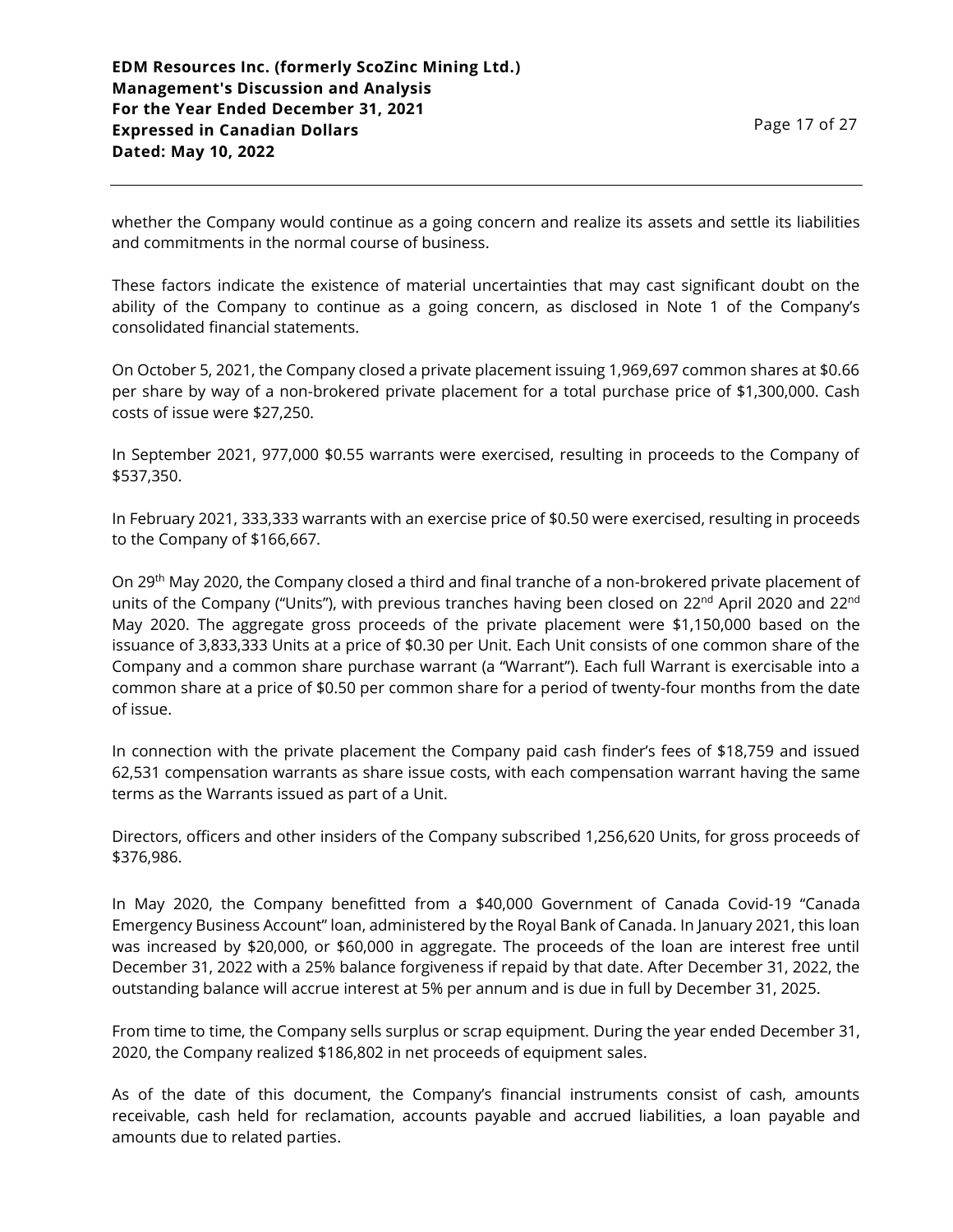## **RISK FACTORS**

The operations of the Company may require licenses and permits from various local, provincial, and federal governmental authorities. There can be no assurance that the Company will be able to obtain all necessary licenses and permits that may be required to carry out mineral exploration, development, or mining operations at its project.

Even if the Company's exploration and development programs are successful, factors beyond the control of the Company may affect the marketability of any minerals discovered. The prices of mineral have historically fluctuated widely and are affected by numerous factors beyond the Company's control, including international, economic and political trends, geopolitical conflicts, expectations for inflation, currency exchange fluctuations, interest rates, global or regional consumption patterns, speculative activities, and worldwide production levels. The effect of these factors cannot accurately be predicted.

### **Risk Management Framework**

The Board of Directors has overall responsibility for the establishment and oversight of the Company's risk management framework and while retaining ultimate responsibility for them, it has delegated the authority for designing policies and systems that ensure the effective execution of the objectives and policies to the Company's finance function.

(c) Market Risk

Market risk is the risk that changes in market prices will affect the fair value of future cash flows of a financial instrument. Market prices are comprised of three types of risk for the Company: currency risk, interest rate risk, and commodity price risk.

### Currency Risk

Currency risk is the risk that fluctuation in exchange rates between the Canadian dollar or other foreign currencies will affect the Company's financial results. The Company's operations and financing activities are conducted primarily in Canadian dollars and as a result, it is not currently exposed to significant foreign currency risk. However, the Company may be exposed to currency risk in the future as the prices for the metals produced by the Company's Scotia Mine, which is currently in care-and-maintenance, are sold throughout the world based principally upon the United States dollar price. The appreciation of the Canadian dollar against the United States dollar may reduce the Company's future revenues relative to the costs at the Company's operations, making such operations less profitable. As a result, currency fluctuations may affect its future operations, operating results, and cash flows when the Scotia Mine is restarted.

### Interest Rate Risk

Interest rate risk is the risk that the fair value of future cash flows of a financial instrument will fluctuate because of changes in the market interest rates. The Company is exposed to interest risk arising primarily from its cash held mainly in short-term interest-bearing accounts with Canadian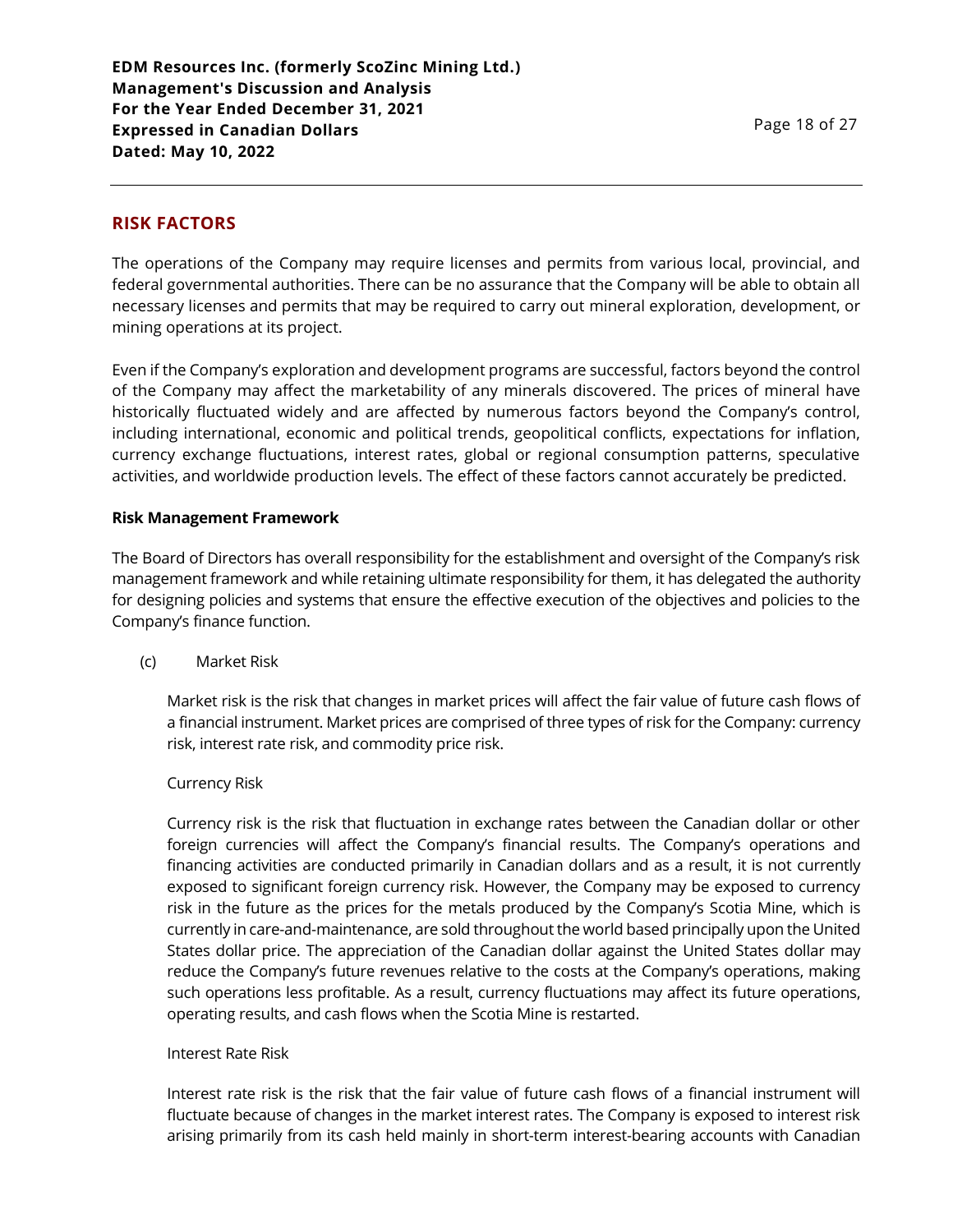chartered banks. The impact of a change in interest rates is not significant.

Commodity Price Risk

The success of the Company's Scotia Mine and its other prospects will be primarily dependent on the future price of zinc and lead. Metal prices have historically been subject to significant price fluctuation. No assurance may be given that metal prices will remain stable and significant reductions or volatility in metal prices may have an adverse effect on the Company's business, including the economic attractiveness of the Company's projects, the Company's ability to obtain financing and the amount of the Company's revenue or profit or loss. Significant price fluctuations over short periods of time may be generated by numerous factors beyond the control of the Company, including domestic and international economic and political trends, expectations of inflation, currency exchange fluctuations, interest rates, global or regional consumption patterns, speculative activities, and increases or decreases in production due to improved mining and production methods. The Company does not currently have an operating mine and does not have any derivative commodity contracts or other commodity-based risks in respect of operations.

### (b) Credit Risk

Credit risk is the risk of an unexpected loss if a third party to a financial instrument fails to meet its contractual obligations. To minimize credit risk, cash is deposited in a Canadian chartered bank and may be redeemed on demand and cash held for reclamation is held by government authorities where credit risk is minimal. Amounts receivable primarily consists of GST/HST refunds amounting to \$86,476 from the Canadian government. The Company monitors the collectability of its amounts receivable and has not had difficulty collecting amounts receivable. Consequently, management considers credit risk to be minimal.

#### © Liquidity Risk

Liquidity risk is the risk that the Company will encounter difficulty in meeting the obligations associated with its financial liabilities that are settled by delivering cash or another financial asset. The Company's approach to managing liquidity is to ensure, as far as possible, that it will always have sufficient liquidity to meet its liabilities when due, under both normal and stressed conditions, without incurring unacceptable losses. The Company reviews its expenditure budgets against actual expenditures routinely to ensure there is sufficient working capital to discharge all financial obligations.

### **OFF BALANCE SHEET ARRANGEMENTS**

The Company has no off-balance sheet arrangements as of the date of this document.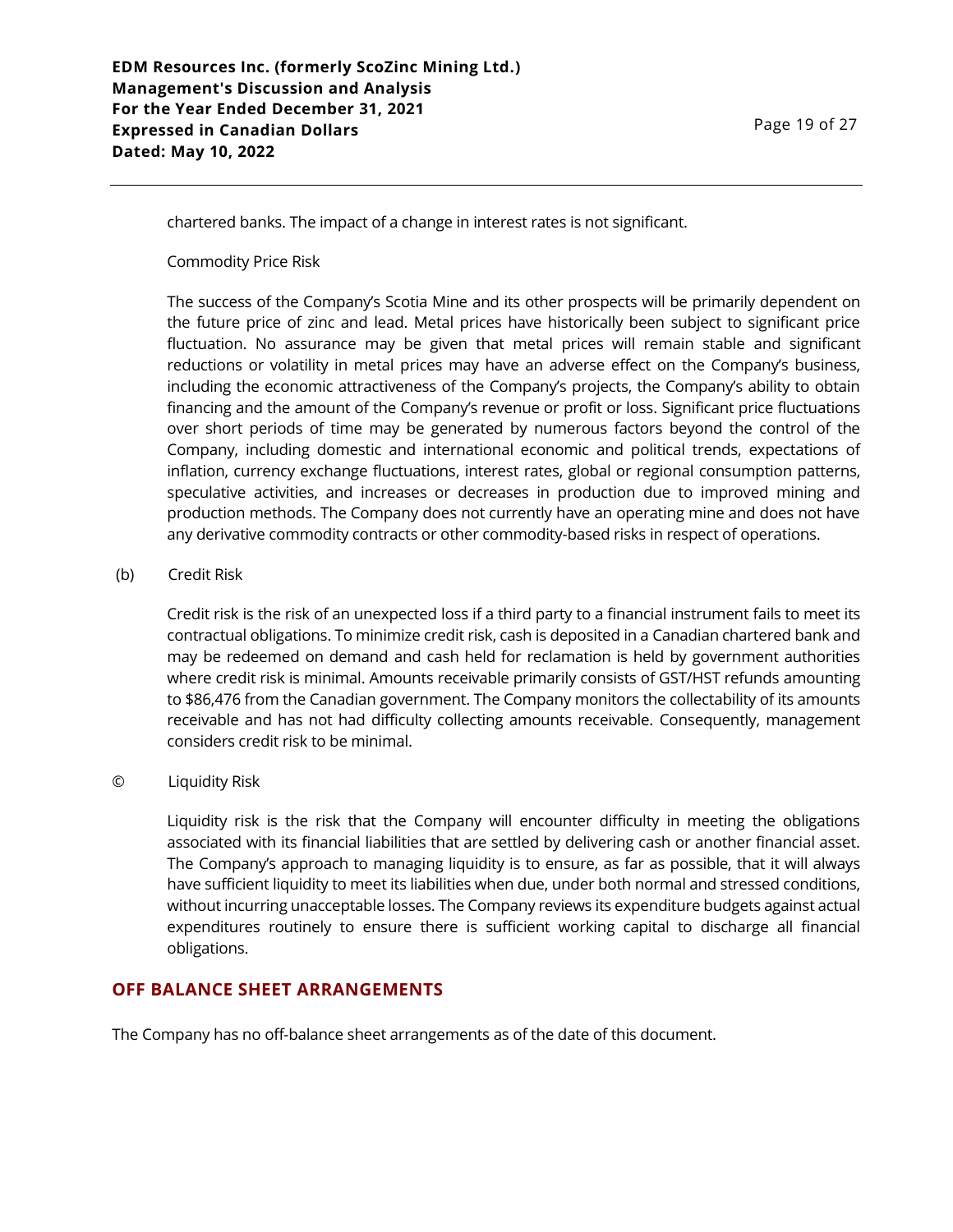**EDM Resources Inc. (formerly ScoZinc Mining Ltd.) Management's Discussion and Analysis For the Year Ended December 31, 2021 Expressed in Canadian Dollars Dated: May 10, 2022**

## **CONTINGENCY**

Due to the worldwide COVID-19 outbreak, material uncertainties may come into existence that could influence management's going concern assumption. Management cannot accurately predict the future impact COVID-19 may have on:

- Global metal prices;
- The severity and the length of potential measures taken by governments to manage the spread of the virus and their effect on labour availability and supply lines;
- Availability of essential supplies;
- Purchasing power of the Canadian dollar; and
- Ability to obtain funding.

At the date of this document, the Canadian government has not introduced measures which impede the activities of the Company. Management believes the business will continue and accordingly, the current situation bears no impact on management's going concern assumption. However, it is not possible to reliably estimate the length and severity of these developments and the impact on the financial results and condition of the Company in future periods.

The outbreak of the novel strain of coronavirus, specifically identified as "COVID-19", has resulted in governments worldwide enacting emergency measures to combat the spread of the virus. These measures, which include the implementation of travel bans, self-imposed quarantine periods and social distancing, have caused material disruption to businesses globally resulting in an economic slowdown. Global equity markets have experienced significant volatility and weakness, with some of them rebounding in a material way since the lows of March 2020. Governments and central banks have reacted with significant monetary and fiscal interventions designed to stabilize economic conditions. The duration and impact of the COVID-19 outbreak is unknown at this time, as is the efficacy of the government and central bank interventions. It is not possible to reliably estimate the length and severity of these developments and the impact on the financial results and condition of the Company and its operating subsidiaries in future periods, however the impact of the pandemic could impact the Company's ability to obtain financing to fund our planned activities. To date, the outbreak has had no significant impact on operations.

### **DECOMMISSIONING LIABILITY**

The Company has estimated that the present value of future rehabilitation costs required to remediate the Scotia Mine facility based on its current state.

Although the ultimate amount of the rehabilitation liability is uncertain, the best estimate of these obligations is based on information currently available. Current significant closure and rehabilitation activities include dismantling and removing facilities, equipment removal and remediation of the mine site.

The total amount of estimated undiscounted cash flow required to settle the Company's estimated obligation as at December 31, 2021 was \$6,903,002 (2020 - \$6,903,002 - restated see note 21). The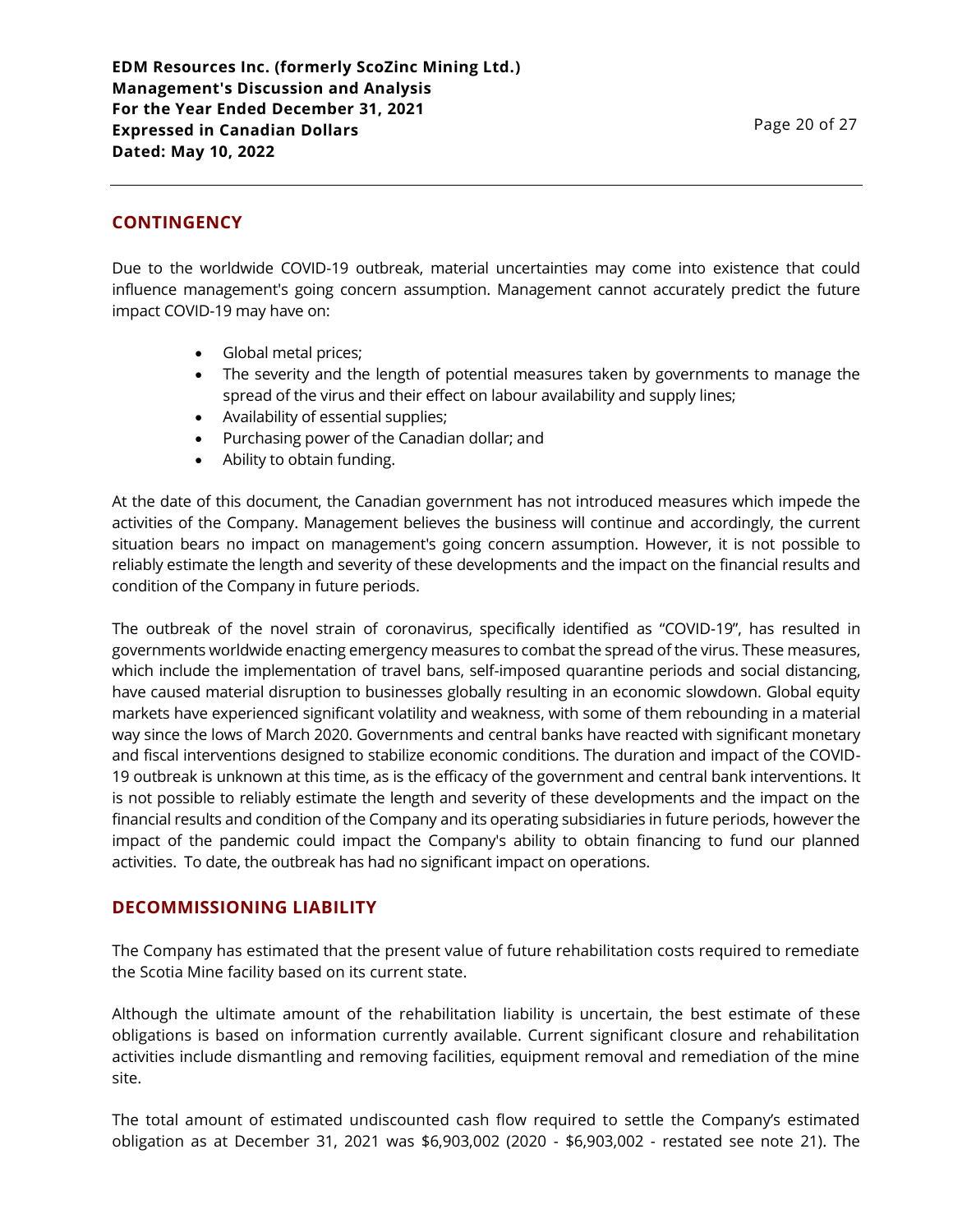calculation of present value of estimated future cash flows assumed a discount rate of 1.27% (2020 - 0.46%) and an inflation rate of 4.8% (2020 - 0.70%). Rehabilitation costs are estimated to be settled at various dates between 2029 and 2032.

The Company is required to make reclamation deposits in respect of its expected rehabilitation obligations as set out below.

The Company has agreed with the Province of Nova Scotia (Department of Natural Resources) to remediate the Scotia Mine facility to an agreed status at the end of the mining operations at the site; as a result the Company is required to make reclamation deposits in respect of this obligation. As at December 31, 2021, a \$2,940,195 (2020 – \$2,907,053) cash bond, including accrued interest, is posted with the Province of Nova Scotia.

In addition, the Company has a reclamation bond with the Nova Scotia Department of Environment for \$193,557 (2020 – \$191,432), including accrued interest, which is required to address the potential replacement of domestic water supplies that could potentially be downgraded by mining operations.

Nova Scotia Business Inc. ("NSBI") holds a reclamation bond in the amount of \$nil (2020 - \$100,000), (2019 - \$100,000) in relation to the land which the Company leases from the organization in Sheet Harbour. The Company terminated its lease during the year ended December 31, 2020 (Note 8), and during the year ended December 31, 2021, \$109,915 in site remediation costs were incurred in addition to the amount of the bond for a total of \$209,915. NSBI has withheld the bond, pending determination of additional remediation costs which may be assessed to the Company, if any. The Company is currently disputing the withholding of the bond. It is the Company's position that it has met if not exceeded its obligation.

# **SHARE CAPITAL**

As at the date of this MD&A, the Company had the following securities issued and outstanding:

| Common Shares        | 18,990,238 |                                                  |
|----------------------|------------|--------------------------------------------------|
| <b>Stock Options</b> | 1,287,000  | Exercisable at a price between \$0.45 and \$1.11 |
| Warrants             | 1.740.953  | Exercisable at a price of \$0.50                 |

In addition to the above, 124,484 restricted stock units ("RSUs"), vesting between 20<sup>th</sup> August 2022 and 5 th November 2022, and are outstanding as of the date of this document**.**

## **DISCLOSURE CONTROLS AND PROCEDURES**

Management has established processes, which are in place to provide them sufficient knowledge to support management representations that they have exercised reasonable diligence that: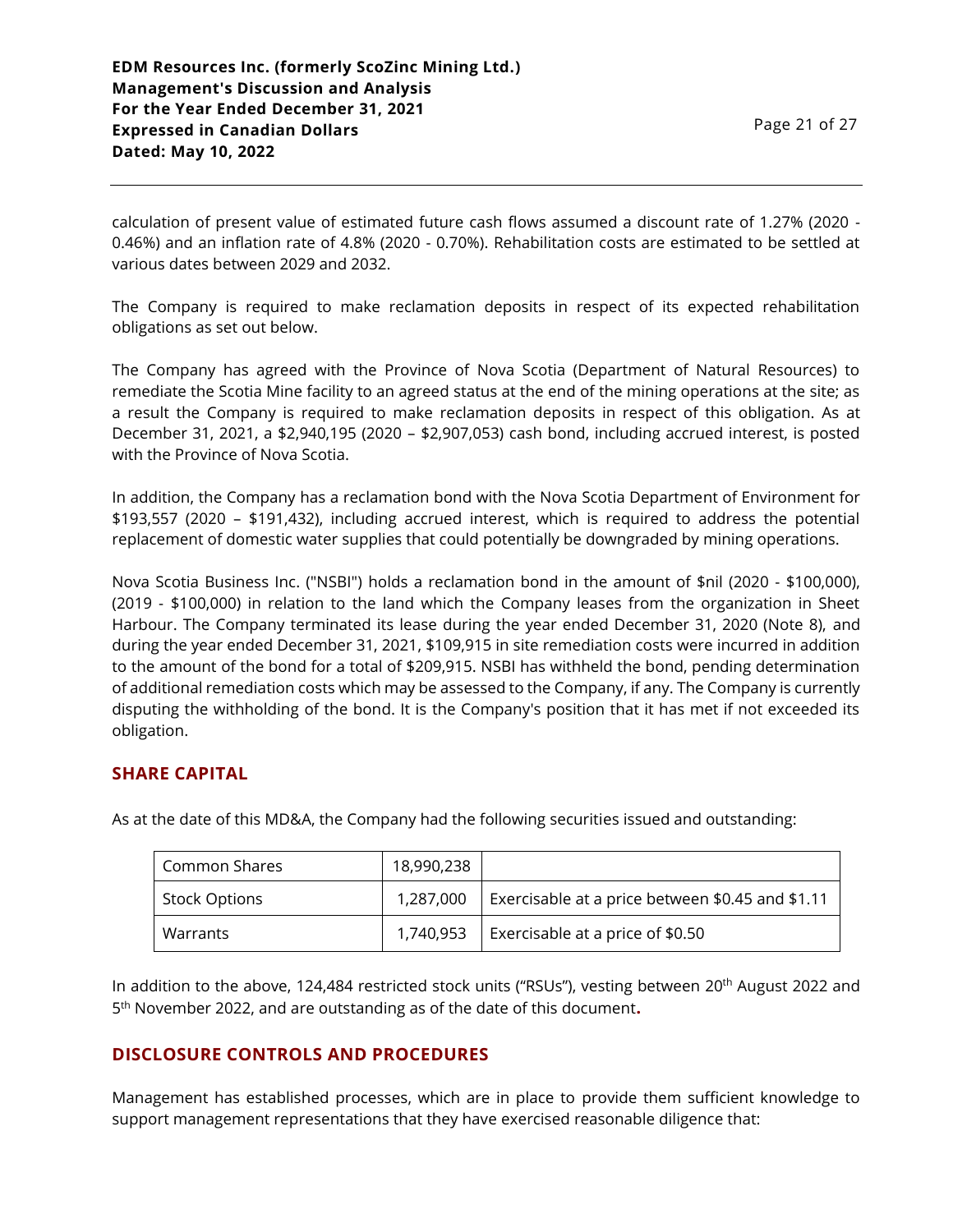- (i) the consolidated financial statements do not contain any untrue statement of material fact or omit to state a material fact required to be stated or that is necessary to make a statement not misleading in light of the circumstances under which it is made, as of the date of and for the periods presented by the consolidated financial statements; and
- (ii) the consolidated financial statements fairly present in all material respects the financial condition, results of operations and cash flows of the Company, as of the date of and for the periods presented by the consolidated financial statements.

In contrast to the certificate required under National Instrument 52-109 Certification of Disclosure in Issuers' Annual and Interim Filings ("NI 52-109"), the Company utilizes the Venture Issuer Basic Certificate which does not include representations relating to the establishment and maintenance of disclosure controls and procedures ("DC&P") and internal controls over financial reporting ("ICFR"), as defined in NI 52-109. In particular, the certifying officers filing the Certificate are not making any representations relating to the establishment and maintenance of:

- (i) controls and other procedures designed to provide reasonable assurance that information required to be disclosed by the issuer in its annual filings, interim filings or other reports filed or submitted under securities legislation is recorded, processed, summarized and reported within the time periods specified in securities legislation; and
- (ii) a process to provide reasonable assurance regarding the reliability of financial reporting and the preparation of financial statements for external purposes in accordance with the issuer's GAAP.

The Company's certifying officers are responsible for ensuring that processes are in place to provide them with sufficient knowledge to support the representations they are making in this certificate.

Investors should be aware that inherent limitations on the ability of certifying officers of a venture issuer to design and implement on a cost effective basis DC&P and ICFR as defined in NI 52-109 may result in additional risks to the quality, reliability, transparency and timeliness of interim and annual filings and other reports provided under securities legislation.

# **MANAGEMENT'S RESPONSIBILITY FOR FINANCIAL INFORMATION**

The Company's consolidated financial statements are the responsibility of the Company's management and have been approved by the Board of Directors. The consolidated financial statements were prepared by the Company's management in accordance with International Financial Reporting Standards. The consolidated financial statements include certain amounts based on the use of estimates and assumptions. Management has established these amounts in a reasonable manner, in order to ensure that the consolidated financial statements are presented fairly in all material respects.

# **CURRENT GLOBAL FINANCIAL CONDITIONS AND TRENDS**

Securities of mining and mineral exploration companies, including the common shares of the Company, have experienced substantial volatility in the past, often based on factors unrelated to the financial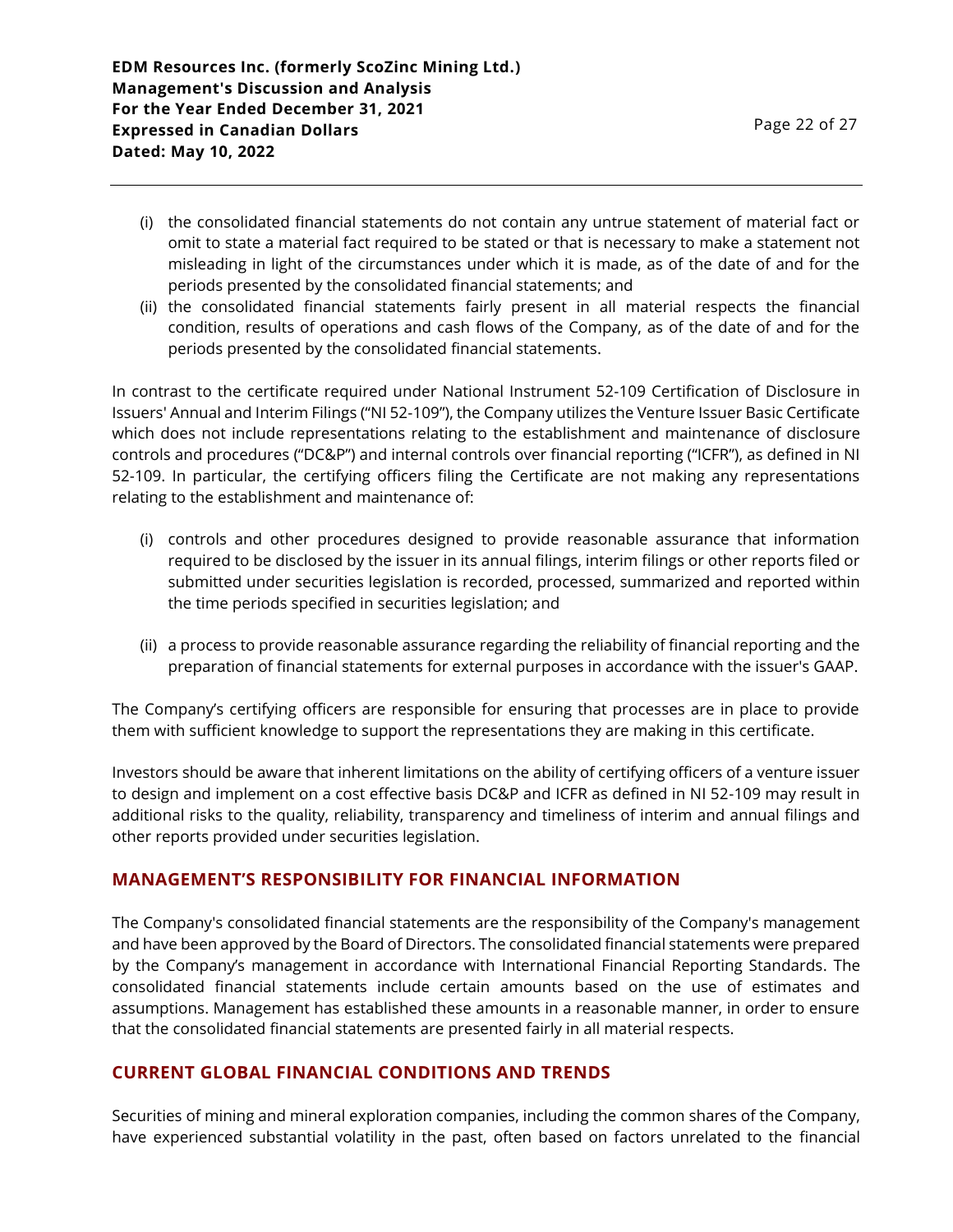performance or prospects of the companies involved. These factors include macroeconomic developments in Canada and globally, and market perceptions of the attractiveness of particular industries. The price of the securities of the Company is also significantly affected by short-term changes in commodity prices, base metal prices or other mineral prices, currency exchange fluctuation and the political environment in the countries in which the Company does business. As of December 31, 2021, the global economy continues to be in a period of significant volatility, in large part due to Asian, European, and American economic concerns and the Global pandemic that have impacted global economic growth, although the zinc market continues to be volatile, the favourable movement in the Canadian dollar relative to the US dollar has served to mitigate the volatility for domestic projects.

### **POTENTIAL DILUTION**

The issue of common shares of the Company upon the exercise of stock options and/or the warrants will dilute the ownership interest of the Company's current shareholders. The Company may also issue additional options and warrants or additional common shares from time to time in the future. If it does so, the ownership interest of the Company's then current shareholders could also be diluted.

## **DEPENDENCE ON KEY PERSONNEL**

The Company's business and operations are dependent on retaining the services of a small number of key personnel. The success of the Company is, and will continue to be, to a significant extent, dependent on the expertise and experience of these people. The loss of one or more of these key people could have a materially adverse effect on the Company. The Company does not maintain insurance on any of its key people.

## **TRANSACTIONS WITH RELATED PARTIES**

All transactions with related parties have occurred in the normal course of operations and are measured at the exchange amount, which is the amount of consideration established and agreed to by the related parties. Except as noted, amounts with related parties are non-interest bearing, unsecured, payable on demand and have arisen from the provision of services and expense reimbursements described.

#### **Key Management Personnel Compensation**

| <b>Current Board of Directors, Officers</b><br>and Key Management Personnel | 2021    | 2020     |
|-----------------------------------------------------------------------------|---------|----------|
| Victor Lazarovici - Director                                                | nil     | nil      |
| Christopher Hopkins - Director                                              | \$5,000 | \$20,000 |
| Michael Surratt - Director                                                  | nil     | nil      |
| Mark Haywood - Director                                                     | nil     | nil      |
| Mark Billings - Director                                                    | nil     | nil      |

Management and key personnel compensation is as follows: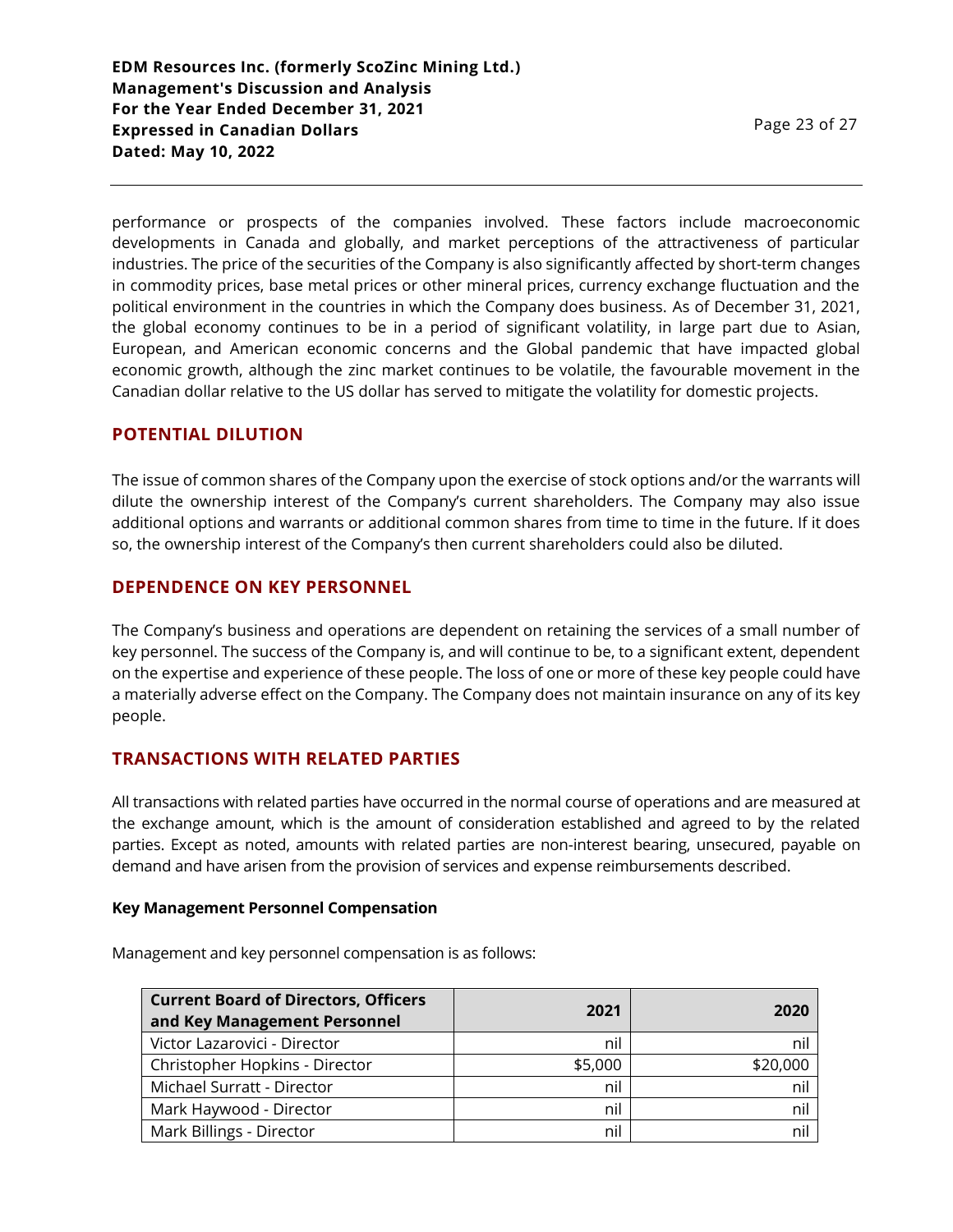| Ashwath Mehra - Director                | nil       | \$20,000  |
|-----------------------------------------|-----------|-----------|
| Mark Haywood - Chief Executive Officer  | \$220,000 | \$225,053 |
| Robert Suttie - Chief Financial Officer | \$37,195  | \$30,000  |
| Simion Candrea - VP, Investor Relations | \$132,891 | \$118,750 |
| Share-based Compensation                | \$116,338 | \$72,199  |
| <b>Totals</b>                           | \$511,424 | \$486,002 |

During the year ended December 31, 2021, the Company incurred \$37,195 (2020 – \$44,803) in services from Marrelli Support Services Inc. ("Marrelli Support")" for Mr. Robert D.B. Suttie, President of Marrelli Support, to act as Chief Financial Officer ("CFO") of the Company.

As at December 31, 2021, amounts due to related parties totaled \$63,636 (2020 – \$92,452) pertaining to amounts payable for key management remuneration, director's fees, support services from the Marrelli Group, and reimbursement of expenses paid on behalf of the Company.

The above noted transactions are in the normal course of business and are measured at the exchange amount, as agreed to by the parties, and approved by the Board of Directors in strict adherence to conflict of interest laws and regulations.

## **PROPOSED TRANSACTIONS**

Other than the financing and offtake agreements currently being negotiated, there are no proposed other transactions as of the date of this document

# **EVENTS OCCURING AFTER THE REPORTING DATE**

There are no reportable events occurring after the reporting date which have not been disclosed herein.

# **CRITICAL ACCOUNTING POLICIES AND ESTIMATES**

Financial statements in conformity with IFRS require management to make estimates and assumptions that affect the reported amounts of assets and liabilities and disclosures of contingent assets and liabilities at the date of the financial statements, and the reported amounts of expenses during the reporting period. Actual results may differ from those estimates. A full description of the Company's significant accounting policies may be found in Note 3 of the Company's December 31, 2021, audited consolidated financial statements. A summary of the Company's critical accounting estimates is set out below.

## *Exploration and Evaluation Assets and Property, Plant and Equipment*

The Company reviews capitalized costs on its property interests on a periodic, or annual, basis and will determine whether any persuasive evidence exists that indicates impairment. In assessing impairment of exploration and evaluation properties, and associated property, plant and equipment, management makes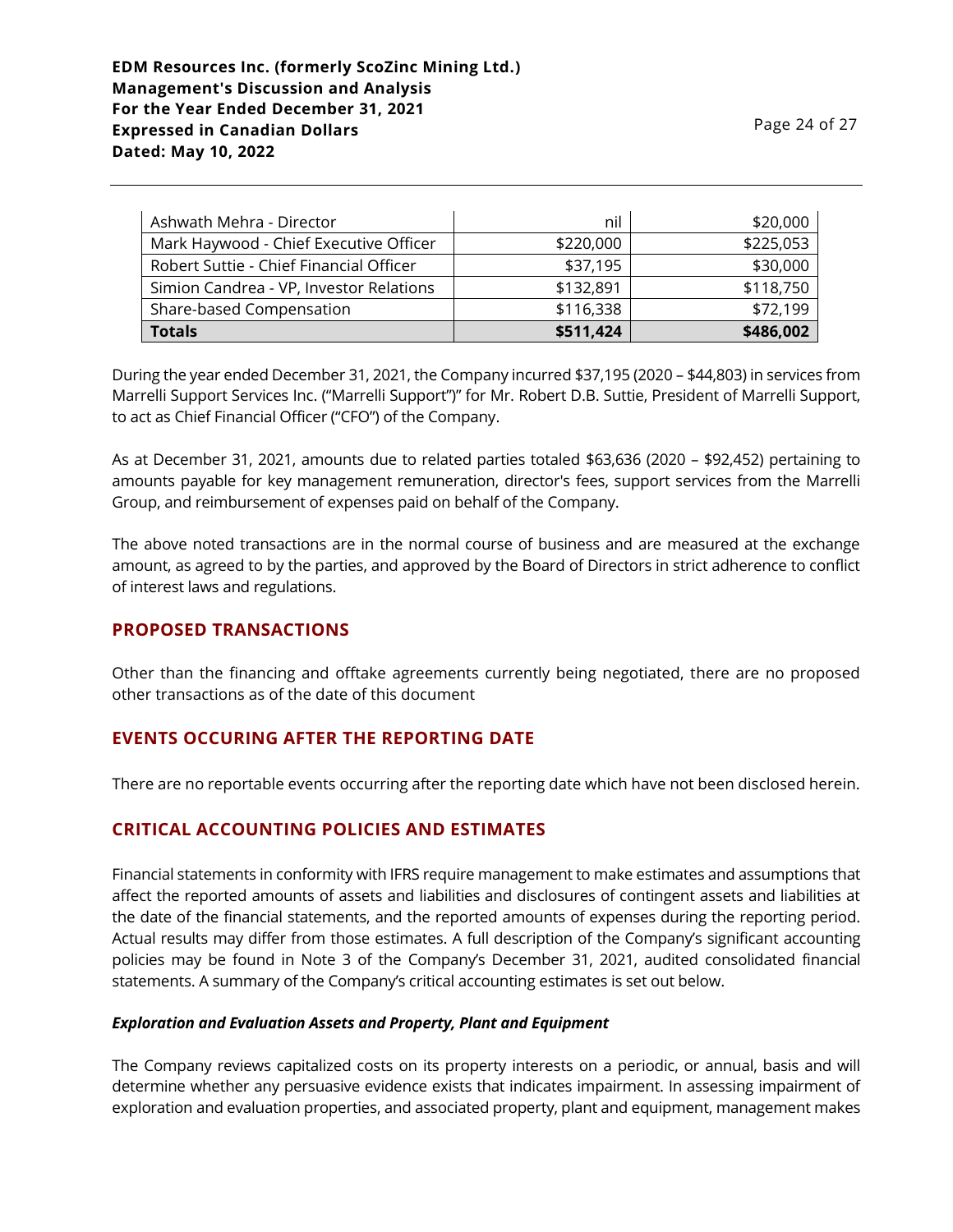certain assumptions about whether the capitalized costs are unlikely to be recovered in full from successful development or by sale.

### *Decommissioning Liability*

The Company conducts its operations in compliance with applicable laws and regulations governing protection of the environment. Reclamation and remediation obligations arise throughout the life of the Scotia Mine. The Company estimates future reclamation costs based on the level of current activity and estimates of costs required to fulfill its future obligations.

#### *Share-based payments and Warrant Values*

The Company utilizes the Black-Scholes Option Pricing Model ("Black-Scholes") to estimate the fair value of stock options granted to directors, officers and employees and to estimate the fair value of warrants issued in connection with private placements. The use of Black-Scholes requires management to make various estimates and assumptions that impact the value assigned to the stock options including the forecast future volatility of the stock price, the risk-free interest rate, dividend yield and the expected life of the stock options. Any changes in these assumptions could have a material impact on the share-based payment calculation value.

## **FINANCIAL AND OTHER INSTRUMENTS**

The carrying values of cash, amounts receivable, cash held for reclamation, accounts payable and accrued liabilities, and amounts due to related parties approximate their fair value due to the short-term nature of these instruments, or in the case of reclamation deposits, the rate of interest being applied on the funds deposited.

Other than those described above, the Company does not own, hold or have any material interest in, or liability associated with, any other financial instrument. For a full description of the Company's financial instruments, and policies utilized therein, please refer to Note 18 of the Company's December 31, 2020, audited consolidated financial statements.

## **DISCLOSURE FOR VENTURE ISSUERS WITHOUT SIGNIFICANT REVENUE**

Office and General expenses for the years ended December 31, 2021 and 2020 are comprised of the following:

|                                     | 2021    | 2020   |
|-------------------------------------|---------|--------|
|                                     | $($ \$) | (\$)   |
| <b>Bank Charges</b>                 | 3,083   | 5,431  |
| Computer and Information Technology | 189     | 2,173  |
| Insurance                           | 38,078  | 51,891 |
| Travel                              | 16,540  |        |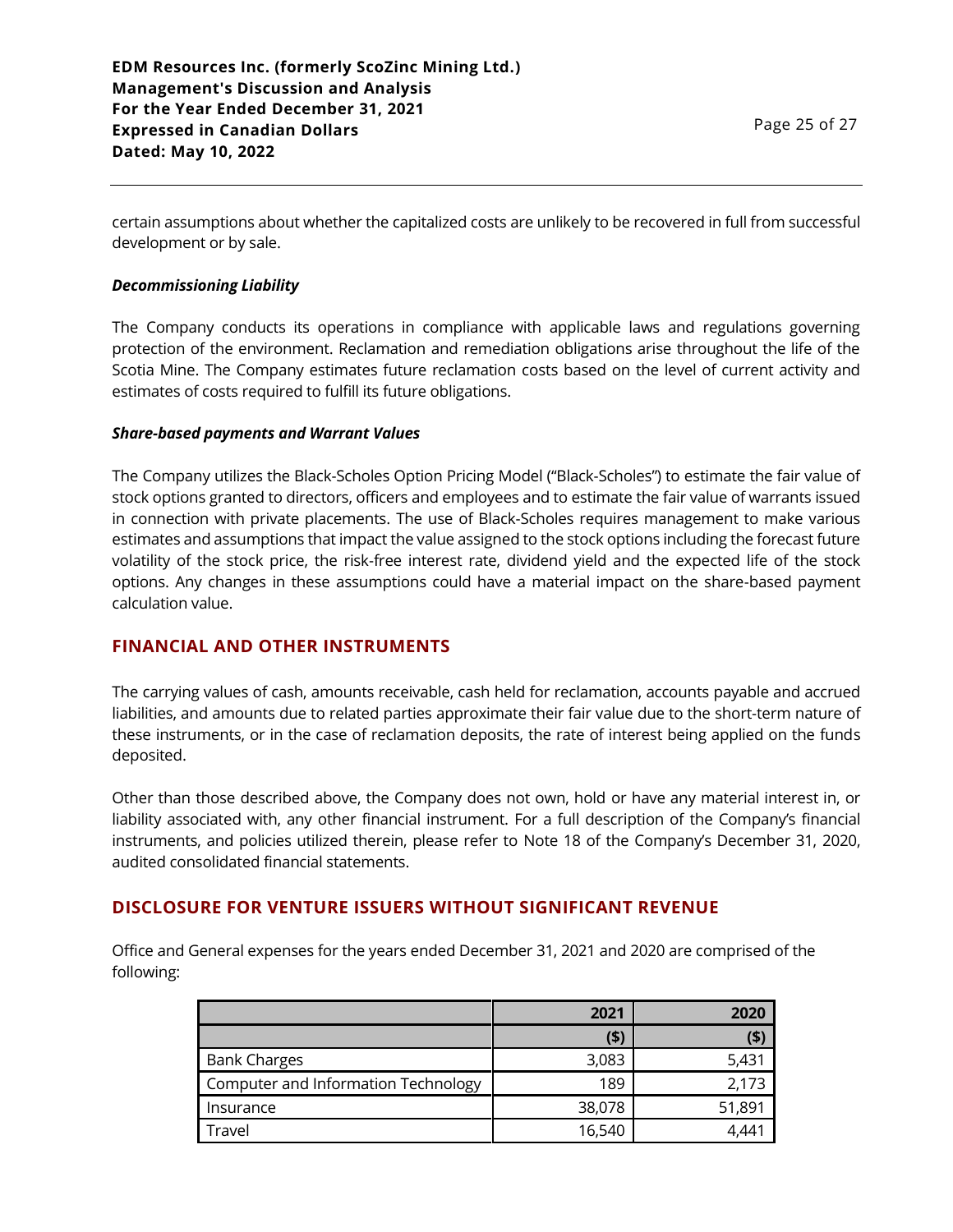|                         | 141,695                  | 229,988 |
|-------------------------|--------------------------|---------|
| General and other       | 32,451                   | 22,174  |
| Repairs and maintenance | $\overline{\phantom{0}}$ | 83,404  |
| <b>Utilities</b>        | 9,369                    | 18,222  |
| Property Tax            | 41,985                   | 42,252  |

## **ADDITIONAL INFORMATION**

Additional information relating to the Company is available on SEDAR [\(www.sedar.com\)](http://www.sedar.com/).

### **FORWARD LOOKING STATEMENTS**

*This MD&A contains forward-looking statements within the meaning of Canadian securities legislation. Forwardlooking statements include, but are not limited to, statements with respect to the closing of the Transaction, the future price of metals, the estimation of Mineral Reserves and Resources, the realization of Mineral Reserve and Resource estimates, the timing and amount of estimated future production, costs of production and capital expenditures, costs and timing of the development of deposits, success of exploration activities, permitting time lines, currency fluctuations, requirements for additional capital, government regulation of mining operations, environmental risks, reclamation expenses, the possibility of title disputes or claims, limitations on insurance coverage, and the timing and possible outcome of pending litigation. In certain cases, forward-looking statements can be identified by the use of words such as "plans," "expects" or "does not expect," "is expected," "budget," "scheduled," "estimates," "forecasts," "intends," "anticipates" or "does not anticipate," or "believes," or variations of such words and phrases or statements that certain actions, events or results "may," "could," "would," "might" or "will be taken," "occur" or "be achieved."*

*Forward-looking statements and other information contained in this MD&A concerning the mining industry and our general expectations concerning the mining industry are based on estimates prepared by us using data from publicly available industry sources as well as from market research and industry analysis and on assumptions based on data and knowledge of this industry which we believe to be reasonable. However, this data is inherently imprecise, although generally indicative of relative market positions, market shares and performance characteristics. While we are not aware of any misstatements regarding any industry data presented in this MD&A, the mining industry involves risks and uncertainties and is subject to change based on various factors. Forwardlooking information is based on the reasonable assumptions, estimates, analysis and opinions of management made in light of its experience and its perception of trends, current conditions and expected developments, as well as other factors that management believes to be relevant and reasonable in the circumstances at the date that such statements are made, but which may prove to be incorrect. We believe that the assumptions and expectations reflected in such forward-looking information are reasonable. Assumptions have been made regarding, among other things, our ability to carry on exploration and development activities, the timely receipt of required approvals, the price of zinc, lead and other metals, our ability to operate in a safe, efficient and effective manner and our ability to obtain financing as and when required and on reasonable terms. Readers are cautioned that the foregoing list is not exhaustive of all factors and assumptions that may have been used.*